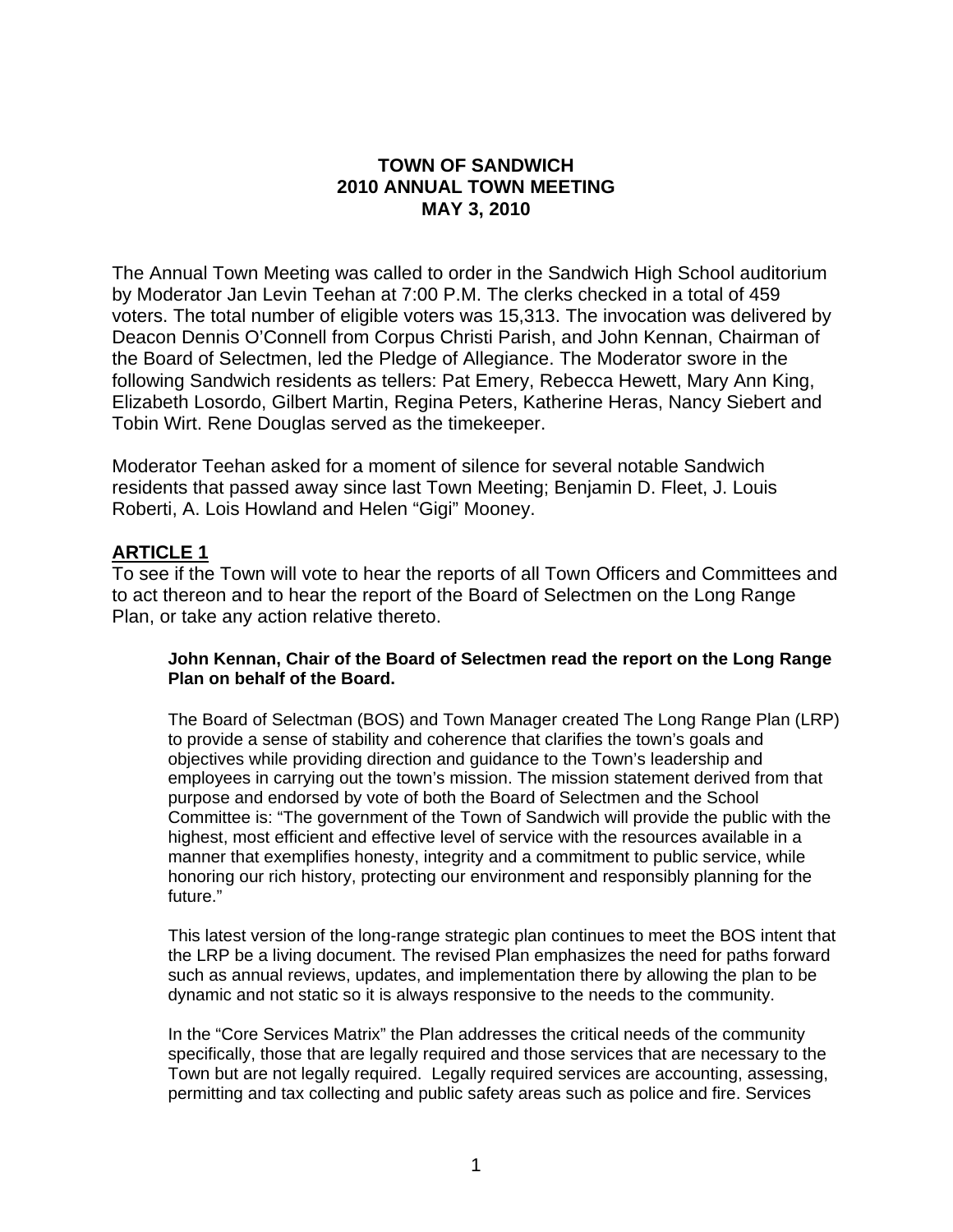that are not legally required are town building and road maintenance, the transfer station, the town library, Council on Aging, medical services and planning and development.

But what is absolutely essential and critically addressed in the revised Plan is the focus on the financial analysis of Sandwich. The fundamental question that arises is what is the reason for the Plan or what is it in reaction to. Perspective: Annual New Growth in the past 15 years averaged \$584,109. Average new growth in 2009 amounted to \$545,668.

Expenses: There has been an increase in the General Government Operating Budget from \$6,833,129 to \$14,107,286 in the past 15 years. That translates to a 106.45% increase or another way to look at that is to say that there has been an average annual increase of 7.10%.

There have been increases in the School Department as well. In the past 15 years, their operating budget has increased from \$13,485,104 to \$30,413,314. That translates to a 125.53% increase or another way to look at that is to say that there has been an average annual increase of 8.37%.

When analyzing the trends for the Upper Cape Cod Regional Vocational Technical School operating budgets we found that there was an increase from \$280,655 to \$1,575,093 over the past 15 years. That translates to a 461.22% increase. This equates to an average annual operating budget increase of 30.75%.

Taken in their totality, the entire public education budget has increased \$18,222,648 over the last 15 years, or 132.38%.

Another critical area of concern addressed by the Plan is the matter of health insurance costs. The Town's operating funds cannot keep pace with escalating health insurance costs. In the last 15 years the cost of health insurance has risen as much as 19.45%. From 1995 to 2009 there was increase in the cost of health insurance from approximately \$2,000,000 to \$8,000,000.

The aforementioned are but a few examples of what the Plan has addressed as having an significant economic affect on the economic well being of the Town. In the final analysis the updated Plan emphasizes the relevance and importance of implementing and adhering to a sustainable financial plan that balances the interests of the tax payers, town employees, and the students preparing themselves for their future but at the same time addressing those needs within the legislative limits of proposition two and one-half.

The Plan stresses an undeniable need for a path forward. The Plan makes the sobering point that while we are aware of the increasing needs of our demands for town services, we must no longer rely exclusively on a single private taxpayer such as Mirant. The Plan addresses the need for the imperative to broaden our non-residential tax base. Presently, 86.82% of the town's taxes are being paid by resident homeowners and as such the Plan recognizes the importance of encouraging commercial and industrial growth.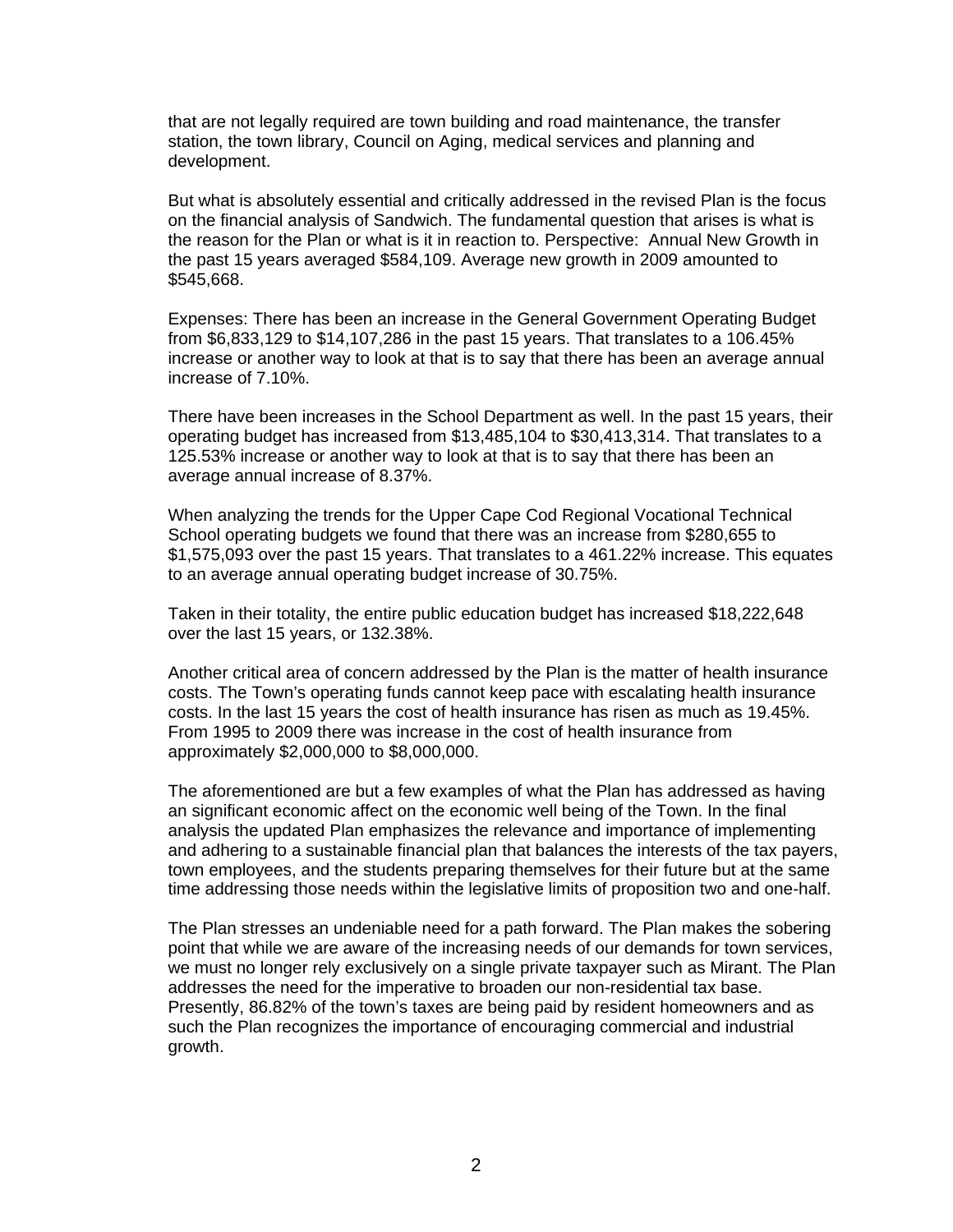What is of paramount concern in the Plan as it relates to encouraging economic growth in Sandwich is the emphasis on balancing the need for economic growth within the context of retaining our heritage and embracing our future.

In May 4,2009 Annual Town Meeting unanimously approved such an initiative when it adopted our Local Comprehensive Plan (LCP). The LCP focus on Land Use and Growth Management, Economic Development, Historic Preservation and Community Character, and an Implementation Plan. The final, certified LCP is among the documents that appear in the Appendices to the LRP.

I am pleased to report that within the last two weeks the Sandwich Economic Initiative Corporation received its legal status. The SEIC has been identified and recognized as the essential tool in implementing the LCP.

I ask that all of you here this evening and those of you who are watching from home to take the time to read either all or some of what is addressed in our Town's Long Range Plan. The Plan emphasizes building a "corporate culture", our community character that will enable the Town to enter its future with a renewed commitment to quality of life and quality of public service.

**VOTED: That the Town accept the Report of all Town Officers and Committees as printed in the 2009 Annual Town Reports and hear the report of the Board of Selectmen on the Long Range Plan. This was a voice vote and declared carried by the Moderator.** 

#### **ARTICLE 2**

To see if the Town will vote to hear the report of the Finance Committee and to see if the Town will vote to raise and appropriate or transfer from available funds the sum of \$65,020,733.00, or any other amount, to defray Town expenses for the Fiscal Year July 1, 2010 to June 30, 2011 as itemized below in the third column entitled FY'11 Recommendation, or take any action relative thereto.

#### **Glenn Pare', Chairman of the Finance Committee, delivered the budget message.**

The message from the Finance Committee will come as no surprise: our Town faces serious financial challenges and the budget picture for 2011 and the years ahead is not good.

Last fall, the Board of Selectmen made a difficult decision based on the Town's financial situation and determined that both the municipal and school budget would need to take cuts. The mandated minus one-percent budgets are a serious movement away from the small (three- or four-percent) increases of the past several years and present a serious challenge to the Town and schools to provide at least level service – in essence to do the same or more with significantly less financial resources.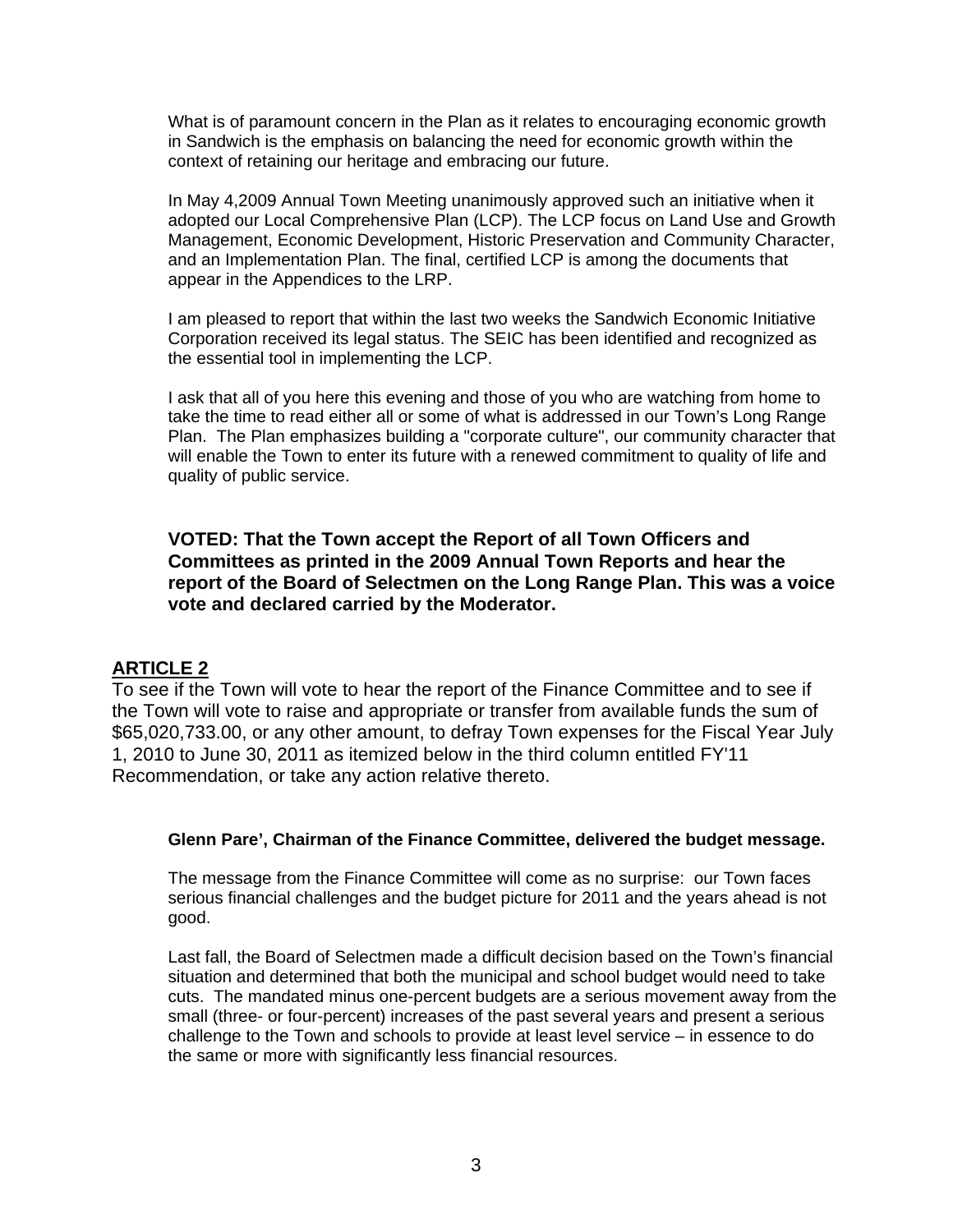The Finance Committee reviewed the various departmental budgets in detail, given time restraints and some lingering unknowns in state funding levels. After much deliberation and discussion, the Finance Committee recommends passage of the 2011 budgets. We make special note of the Town employees from department heads to all six municipal unions and to the non-union staff who are taking no salary increase for the second year in a row. This a remarkable sacrifice on the part of our Town employees, especially when the overall economy is still reeling from the on-going recession, depressed housing market, and continuing credit issues. We offer a most sincere "Thank You!" to all of our employees who are sharing the financial strain with the taxpayers. In recognition of this accomplishment, the Finance Committee agreed to support the Selectmen in recommending a general government budget which would not eliminate any municipal positions in FY'11, amounting to an overall increase of just under 1.0% compared to FY'10.

Relative to the School Department budget, the School Committee and Superintendent achieved a difficult task in responding to the mandate by bringing forward a minus onepercent budget. Under the Superintendent, the Schools have identified several areas for cutting costs and making improvements in how services are provided. These are very positive steps forward and we generally applaud these efforts. But, there are some continuing issues of concern relative to cuts and reorganizations and the net results of those changes. The Finance Committee also has expressed concerns about certain line items and how the overall budget is put together and presented to us. We expect that with scrutiny and better communications with the School Committee and the Superintendent that we will have fuller confidence in the Schools budgets as we go forward.

In 2005, the voters of Sandwich authorized a \$3.1 million override to fund Town operating budgets. Selectmen and Town officials at the time promised voters that the override would provide enough financial support so that no such additional funding would be required for at least three years. Since then, through thoughtful multi-year financial projections and careful shepherding of the annual budgets by the Town Manager, the Board of Selectmen and the School Committee, Sandwich has been able to continue providing municipal services and education programming without going back to voters to seek an additional override. The three year promise has actually lasted for double that, but it comes as a result of serious cost avoidances and may not be able to be prolonged beyond 2011.

Sandwich residents should recognize that, while we have managed to avoid a wide range of expenses over the period since the 2005 override, we have not addressed some serious issues that require attention and funding. Deferring these issues further will increase their eventual costs. The need to address them presses more heavily upon us.

Together with our elected officials, all of us in Town will all have to come together with as much goodwill, thoughtful deliberation, and plain-old hard work as we can bring in order to prioritize these on-going needs and determine the best approaches to funding them (if we can fund them at all). The quality and levels of services we expect from our Town, the number and professional expertise of Town employees, the expenses and fees we may be willing to cover outside of property taxes will all be in question. Among the many issues we need to address: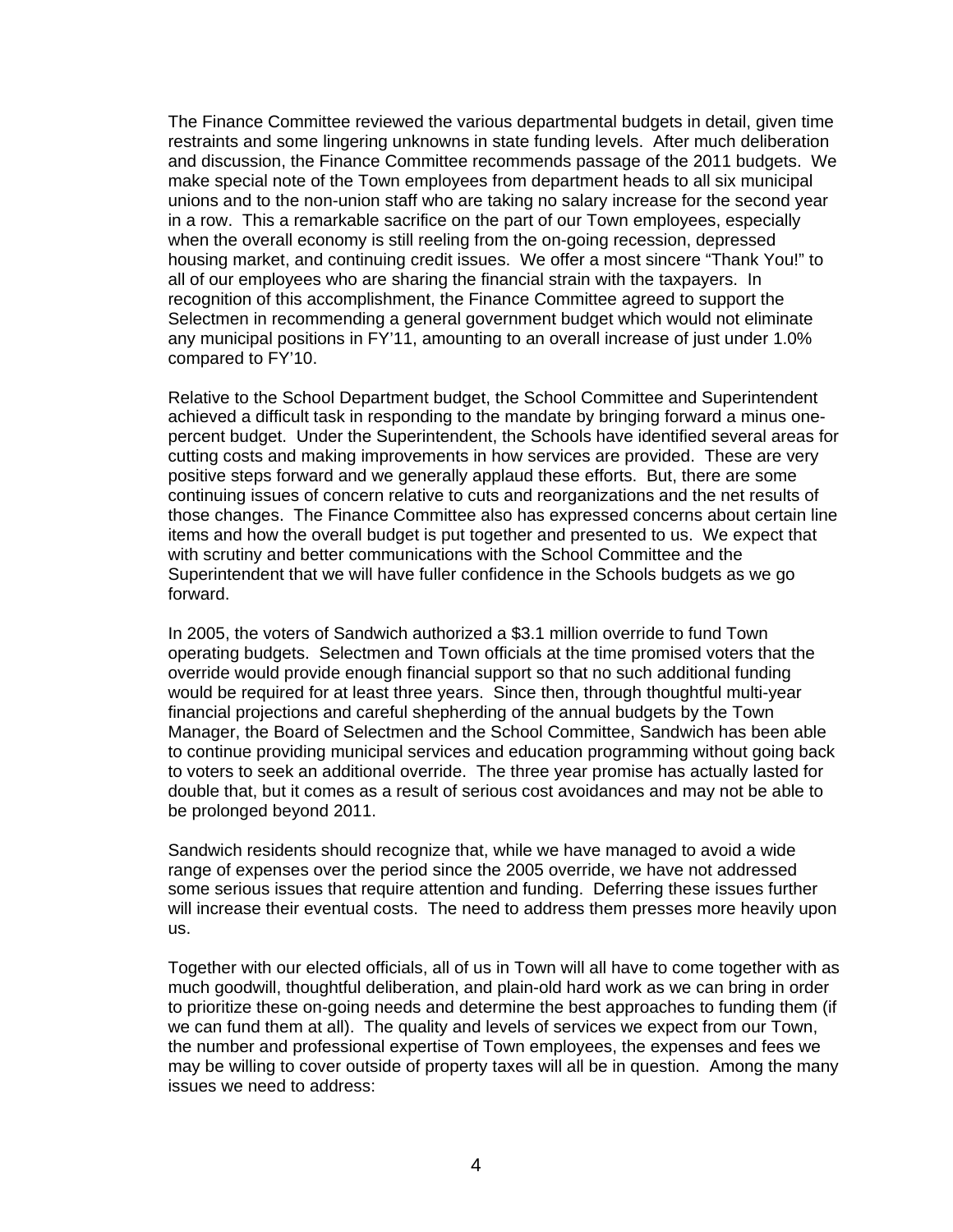- 1. We have deferred development, expansion, and a good deal of maintenance on Town buildings and infrastructure. The Capital Improvement Planning Committee (CIPC) recently identified \$26 million in capital project needs for many (but not all) Town buildings and schools. With many unknowns (including the situation at the Henry T. Wing School) and the ever-increasing costs of materials and labor, the estimated \$26 million figure could grow substantially.
- 2. We are being expertly served by both Police and Fire Departments, but both departments are significantly understaffed based on the size of our population and square miles of area they cover. These staffing levels have a direct impact on public safety, on our lives and well-being, as well as on our home-owners insurance. Further, the main headquarters for both Police and Fire are inadequate, outdated, and may not be in the proper location to adequately address our public safety needs.
- 3. While we are served by a skillful and committed Department of Public Works, they are not able to maintain the quality of Town roads and infrastructure due to the level of funding we now provide. Over the past four or five years, the quality of pavement on our roads (which some consider the Town's largest asset) has deteriorated appreciably. The costs involved in bringing roads back to an acceptable condition is significant, and will grow exponentially in the years ahead.
- 4. We continue to seek ways to improve our school system and offer our children the best education we can, even as the per-pupil costs for educating continue to increase, educational standards evolve and the technology behind teaching develops rapidly. While we have seen a continuing decrease in our school-aged population, our per-student costs will continue to increase and we cover these costs with staffing cut backs and reorganization. As we seek balance and prioritize funding needs in future, we will need to address funding stresses on the schools because the once "sacred" levels of state funding for education have been cut and may continue to be reduced in the future.

Even as the Finance Committee is recommending passage of the 2011 budgets, we do have some concerns. For example, it appears that Sandwich Hollows will not meet its budget projections for 2010 and yet comparable amounts are budgeted for 2011. More importantly, we recognize that the Town needs to address many of the issues outlined above and many others we face. We look to next year and the several years ahead with trepidation. Sandwich will undoubtedly face serious shortfalls and multi-million dollar deficits in 2012 and the years ahead. It seems very likely that the Town will need to reconsider all aspects of the services it provides and the costs for doing so, what we can afford and what we are willing to forego, and whether we as a Town will support an override next year or sometime in the years ahead.

Sandwich is a wonderful place to live. And, as the oldest town on the Cape, it is rich in history and culture, offering so much to its citizens and its visitors. As a community, we are all responsible for supporting the Town and acting as good stewards, just as our predecessors did before us. The Finance Committee, as concerned citizens volunteering our time and energy, believes that the good citizens of the Town will continue to act and provide for the Town in the best possible manner especially in the challenging times ahead.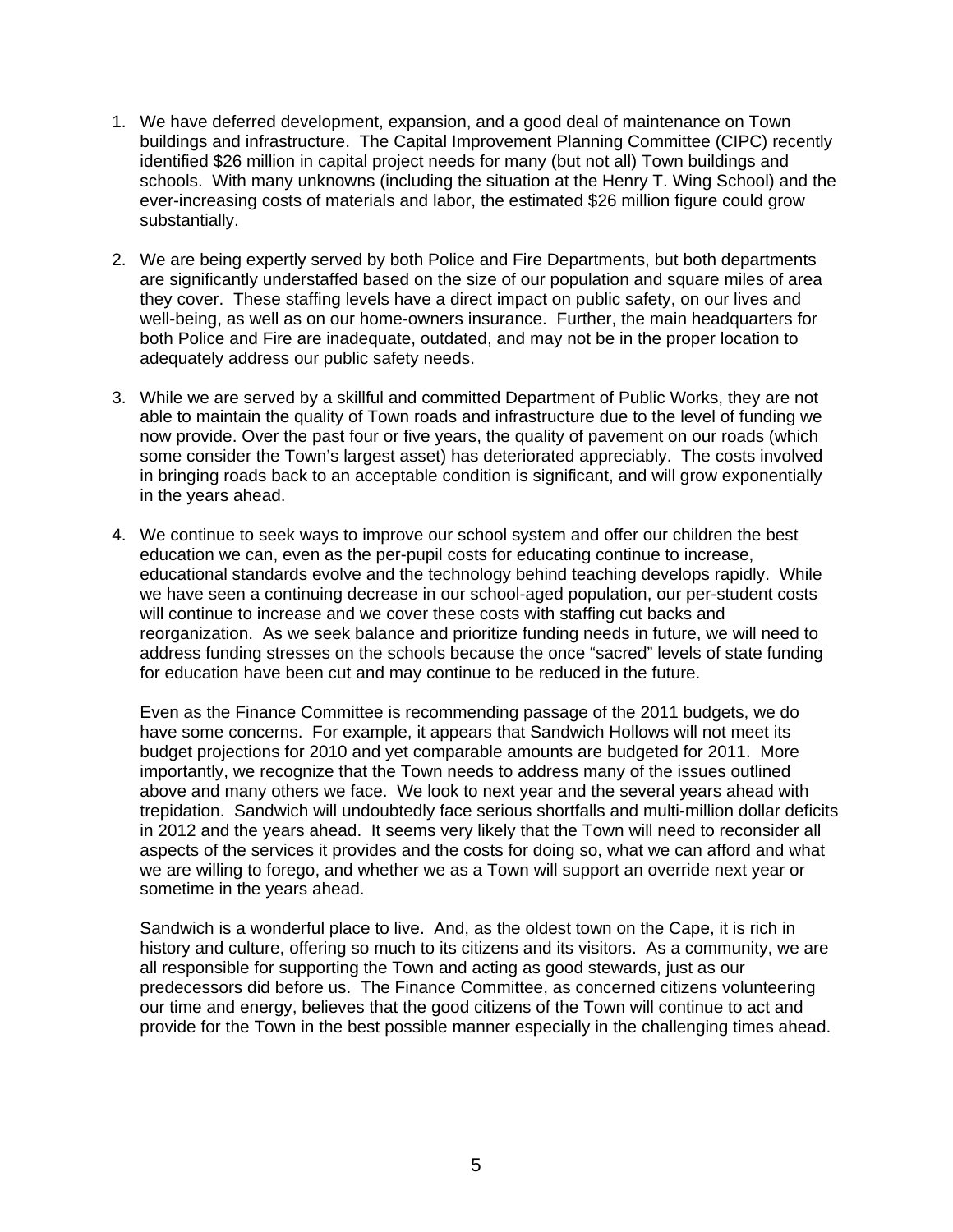| <b>FY'11 BUDGET TOTALS</b> |  |
|----------------------------|--|
|----------------------------|--|

|            |                                   | <b>FY'09</b>         | <b>FY'10</b>         | <b>FY'11</b>     |
|------------|-----------------------------------|----------------------|----------------------|------------------|
| <u>No.</u> | <b>Department</b>                 | <b>Appropriation</b> | <b>Appropriation</b> | Recommendation   |
| 114        | Moderator                         | 450                  | 1                    |                  |
| 123        | Selectmen/Administrator           | 360,172              | 382,310              | 382,385          |
|            | <b>Personnel Expenses</b>         | 145,580              | 76,799               | 75,000           |
| 131        | <b>Finance Committee</b>          | 2,200                | 2,200                | 2,700            |
| 135        | Accounting                        | 168,310              | 172,844              | 176,755          |
| 141        | Assessing                         | 323,884              | 338,531              | 338,359          |
| 145        | Treasurer                         | 171,762              | 164,030              | 168,066          |
| 146        | <b>Tax Collector</b>              | 224,586              | 229,981              | 235,820          |
| 147        | <b>Tax Title</b>                  | 15,000               | 25,000               | 25,000           |
| 151        | Legal                             | 225,000              | 225,000              | 225,000          |
| 152        | <b>Human Resources</b>            | 123,329              | 143,842              | 143,842          |
| 161        | <b>Town Clerk</b>                 | 150,801              | 153,934              | 156,050          |
| 162        | Elections & Registrations         | 51,500               | 35,500               | 56,500           |
| 171        | <b>Natural Resources</b>          | 225,126              | 233,008              | 233,711          |
| 175        | <b>Planning &amp; Development</b> | 143,549              | 150,849              | 149,662          |
| 190        | <b>Facilities Management</b>      | 394,463              | 410,784              | 449,604          |
| 195        | <b>Town Reports</b>               | 13,000               | 11,000               | 11,000           |
| 196        | <b>Bind Town Records</b>          | 1,000                | 1,000                | 1,000            |
| <u>197</u> | Data Processing                   | 315,020              | 331,156              | 331,456          |
|            | Total 100s                        | 3,054,732            | 3,087,769            | 3,161,911        |
| 210        | <b>Police Department</b>          | 3,005,303            | 3,058,024            | 3,045,197        |
| 220        | <b>Fire Department</b>            | 3,560,155            | 3,631,921            | 3,657,892        |
| 241        | Inspections                       | 222,944              | 229,480              | 230,843          |
| 244        | <b>Weights &amp; Measures</b>     | 1,200                | 1,200                | 1,200            |
| 291        | <b>Emergency Management</b>       | 5,250                | 5,250                | 5,250            |
| 294        | Forest Warden                     | 1,500                | 1,500                | 1,500            |
| 297        | <b>Bourne Shellfish</b>           | 4,000                | 4,000                | 4,000            |
| 299        | Greenhead Fly                     | 1,500                | 1,500                | 1,500            |
|            | <b>Total 200s</b>                 | 6,801,852            | 6,932,875            | 6,947,382        |
| 300        | <b>School Department</b>          | 30,086,416           | 30,413,314           | 30,176,539       |
| 313        | <b>UCCRVTS</b>                    | <u>1,755,017</u>     | <u>1,575,093</u>     | <u>1,686,655</u> |
|            | Total 300s                        | 31,841,433           | 31,988,407           | 31,863,194       |
| 410        | DPW - Engineering                 | 117,795              | 123,293              | 123,593          |
| 420        | DPW - Highways                    | 1,446,213            | 1,478,417            | 1,509,979        |
| 421        | Snow & Ice                        | 250,007              | 250,008              | 250,009          |
| 424        | <b>Streetlights</b>               | 30,000               | 30,000               | 30,000           |
| 435        | DPW - Sanitation                  | 787,569              | 765,569              | <u>765,569</u>   |
|            | Total 400s                        | 2,631,584            | 2,647,287            | 2,679,150        |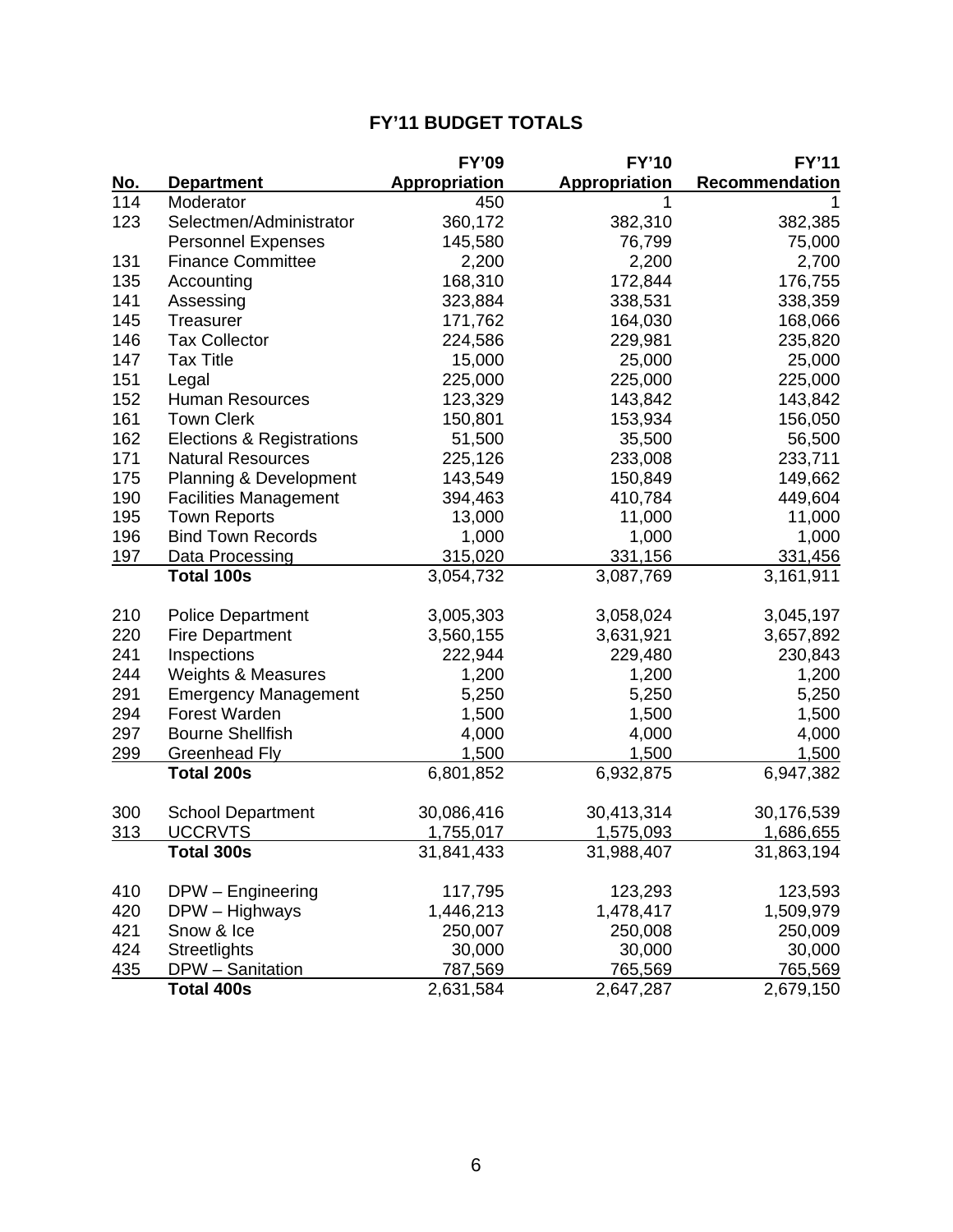|                            |                                                          | <b>FY'09</b>         | <b>FY'10</b>         | <b>FY'11</b>          |
|----------------------------|----------------------------------------------------------|----------------------|----------------------|-----------------------|
| <u>No.</u>                 | <b>Department</b>                                        | <b>Appropriation</b> | <b>Appropriation</b> | <b>Recommendation</b> |
| 510                        | <b>Health Department</b>                                 | 161,236              | 166,464              | 167,464               |
| 522                        | <b>Nursing Department</b>                                | 121,865              | 126,322              | 118,665               |
| 541                        | Council on Aging                                         | 140,043              | 145,369              | 147,520               |
| 543                        | <b>Veterans Services</b>                                 | 31,759               | 37,591               | 42,000                |
| 547                        | <b>Disabilities Commission</b>                           | 500                  | 0                    | 0                     |
|                            | Total 500s                                               | 455,403              | 475,746              | 475,649               |
| 610                        | Library                                                  | 849,225              | 866,210              | 866,210               |
| 629                        | <b>Youth Task Force</b>                                  | 500                  | 0                    | $\overline{0}$        |
| 630                        | <b>Recreation Department</b>                             | 69,258               | 70,849               | 71,149                |
| 650                        | DPW - Parks                                              | 13,850               | 13,850               | 13,850                |
| 671                        | Hoxie House / Grist Mill                                 | 20,000               | 0                    | 10,000                |
| 693                        | <b>Memorial Day</b>                                      | 1,200                | 1,200                | 1,200                 |
| 694                        | <b>Historic District</b>                                 | 11,500               | 11,500               | 12,000                |
|                            | <b>Total 600s</b>                                        | 965,533              | 963,609              | 974,409               |
|                            | <b>OPERATING SUBTOTAL:</b>                               | 45,750,537           | 46,095,693           | 46,101,695            |
|                            | <b>Stabilization Fund Transfer</b>                       |                      |                      | 1,250,000             |
| 135                        | Marina & SHGC Indirect Costs Transfers                   |                      |                      | 30,000                |
| 171                        | <b>Waterways Fund Transfer</b>                           |                      |                      | 17,500                |
| 171                        | <b>Beach and Recreation Account Transfer</b>             |                      |                      | 54,650                |
| 220                        | <b>Ambulance Fund Transfer</b>                           |                      |                      | 150,000               |
| 630                        | Beach and Recreation Account Transfer (incl. Sandy Neck) |                      |                      | 139,600               |
| 645                        | <b>Community Preservation Act Debt</b>                   |                      |                      | 1,356,736             |
| 650                        | <b>Cemetery Trust Fund Transfer</b>                      |                      |                      | 22,000                |
| 671                        | Hoxie House / Grist Mill Income Transfer                 |                      |                      | 38,000                |
|                            | <b>INTER-FUND TRANSFERS SUBTOTAL:</b>                    |                      |                      | 3,058,486             |
| 132                        | <b>Reserve Fund</b>                                      |                      |                      | 400,000               |
| 540                        | <b>Social Services Programs</b>                          |                      |                      | 21,200                |
| 710                        | <b>Short Term Debt</b>                                   |                      |                      | 75,000                |
| 750                        | <b>Debt</b>                                              |                      |                      | 3,204,102             |
| 910                        | <b>Group Health Insurance</b>                            |                      |                      | 8,250,000             |
| 912                        | Medicare                                                 |                      |                      | 466,124               |
| 940                        | Property & Liability Insurance                           |                      |                      | 785,000               |
| 941                        | <b>Unemployment Account</b>                              |                      |                      | 250,000               |
| 950                        | <b>Retirement Assessment</b>                             |                      |                      | 2,409,126             |
|                            | <b>OTHER ACCOUNTS SUBTOTAL:</b>                          |                      |                      | 15,860,552            |
| <b>FY'11 BUDGET TOTAL:</b> |                                                          |                      |                      | 65,020,733            |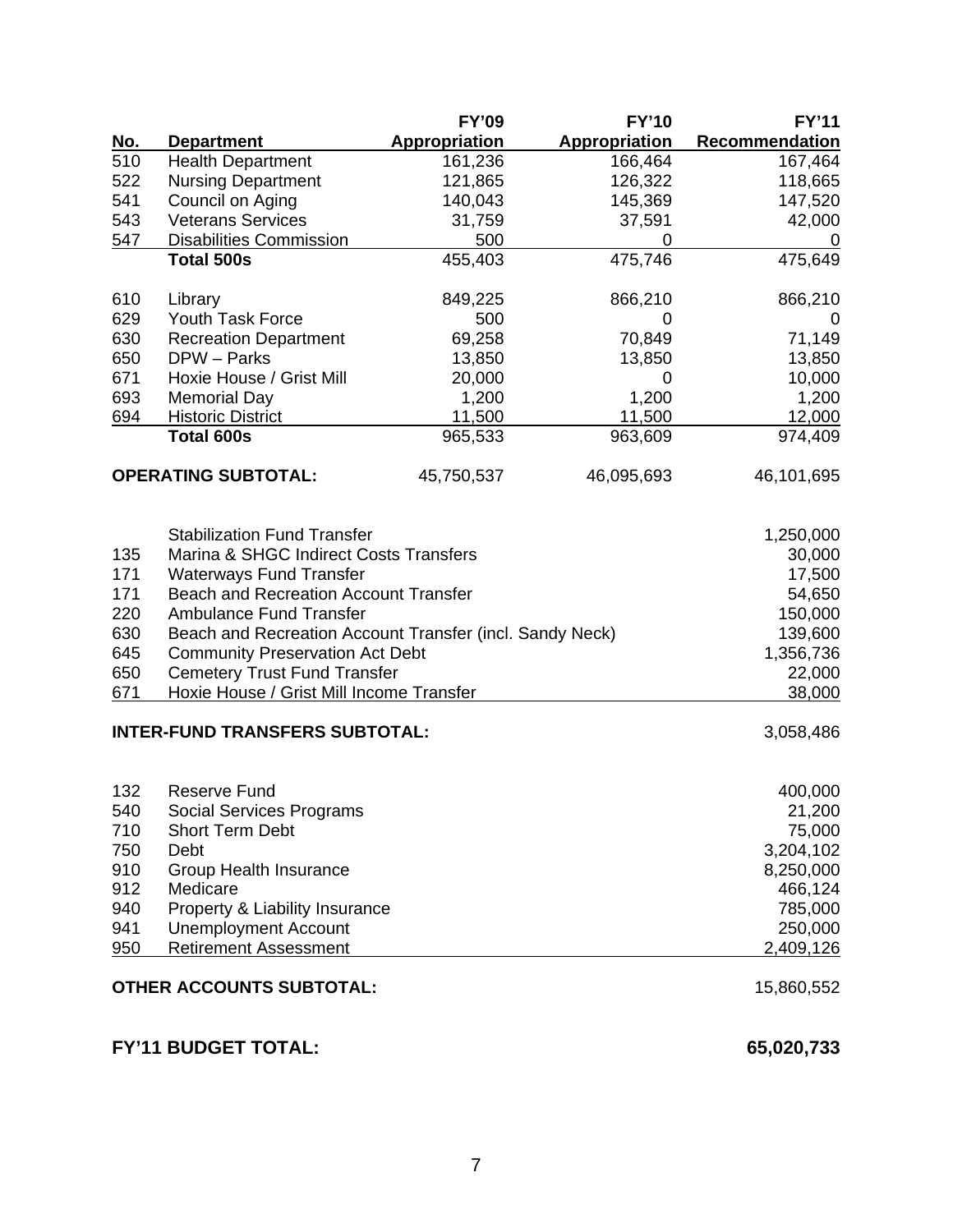**VOTED: That the Town hear the report of the Finance Committee and raise and appropriate \$58,835,268; transfer and appropriate \$976,979 from Free Cash; transfer and appropriate \$1,250,000 from the Stabilization Fund; transfer and appropriate \$900,000 from the ambulance receipts reserved for appropriation account; transfer and appropriate \$150,000 from overlay surplus; transfer and appropriate \$1,356,736 from the Community Preservation Fund Fiscal Year 2011 estimated annual revenues; transfer and appropriate \$15,000 from Sandwich Marina funds; transfer and appropriate \$15,000 from the Sandwich Hollow Golf Club enterprise fund; transfer and appropriate \$194,250 from the beach parking receipts reserved for appropriation account; transfer and appropriate \$38,000 from the Hoxie House / Grist Mill receipts reserved for appropriation account; transfer and appropriate \$17,500 from the Waterways Fund; transfer and appropriate \$22,000 from cemetery trust funds; to defray Town expenses for the Fiscal Year 2011 as itemized in the third column entitled FY'11 Recommendation, as printed in the Warrant under Article 2, and set the compensation of elected officials as follows:** 

| Moderator                          |        |
|------------------------------------|--------|
| <b>Chairman Board of Selectmen</b> |        |
| Selectmen $-4$ each                |        |
| <b>Chairman Board of Assessors</b> |        |
| Assessors $-2$ each                |        |
| <b>Town Clerk</b>                  | 65,520 |

### **This was a voice vote and declared carried by the required two-thirds majority by the Moderator.**

#### **ARTICLE 3**

To see if the Town will vote to hear the report of the Capital Improvement Planning Committee, and further, to see if the Town will vote to raise and appropriate or transfer from available funds a sum of \$320,000.00, or any other amount, to be expended under the direction of the Board of Selectmen, for the purpose of purchasing and repairing equipment, vehicles, and buildings, and providing related services in accordance with the following list, with any unexpended balance for each item identified below to be placed in the Building Repairs / Capital Purchases account to be expended under the direction of the Board of Selectmen:

| Fire Department $-$ (4) Ambulance Defibrillators         | 120,000.00 |
|----------------------------------------------------------|------------|
| Town Clerk - Voting Machines Replacement                 | 50,000.00  |
| Engineering - Vehicle Replacement                        | 34,000.00  |
| School Department - Pick-up Truck & Plow Replacement     | 45,000.00  |
| School & Accounting Departments - Compatible Software    | 60,000.00  |
| Facilities / Human Services Building - Chair Replacement | 7,000.00   |
| <b>Building Repairs / Capital Purchases Account</b>      | 4,000.00   |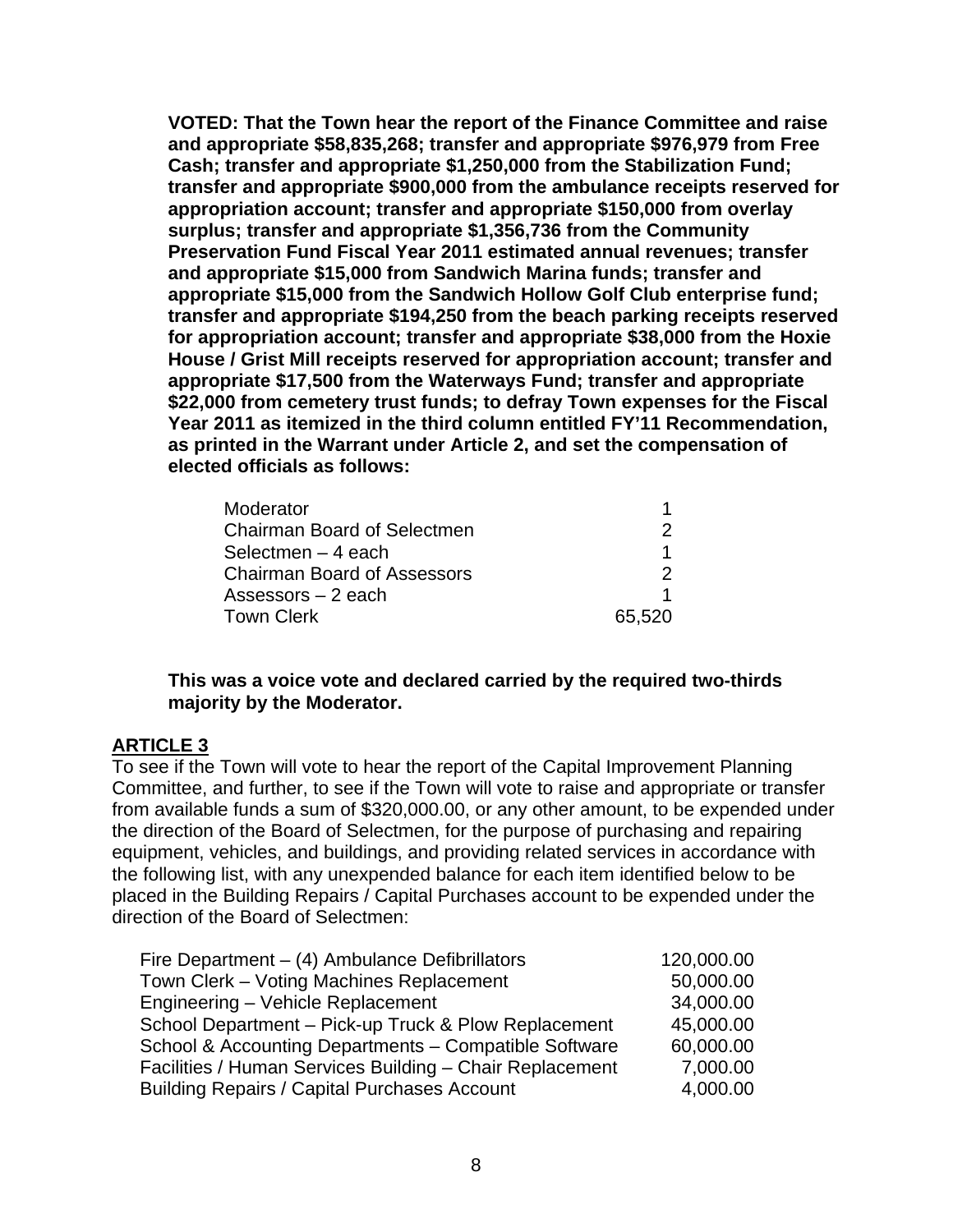or take any action relative thereto.

#### **S. Michael Baker, Chair of the Capital Improvement Planning Committee read the committees report.**

Before you is the FY11 Capital Budget. As I said last year, if you support it you shouldn't leave here thinking you've addressed the Town's capital needs.

This request is for \$320,000 to properly fund the capital budget for FY 11. For the next 4 fiscal years it would require an outlay of at least \$600,000 per year – money we do not have.

We now have an estimate of the cost of deferred maintenance The deterioration of our facilities, caused by postponing routine maintenance due to lack of funds, is estimated to cost in excess of \$25 million to correct if all of the itemized issues were addressed. We hope to present an article at a STM in the Fall that will begin the process of correcting some of these deficiencies.

We have also begun to plan for the construction of new capital facilities, following recommendations contained in the LCP. All of this will take time and generate much discussion. In the meantime, we ask your support for this article.

**UNANIMOUSLY VOTED: That the Town hear the report of the Capital Improvement Planning Committee and raise and appropriate \$200,000, and transfer and appropriate \$120,000 from the ambulance receipts reserved for appropriation account, to be expended under the direction of the Board of Selectmen, for the purpose of purchasing and repairing equipment, vehicles, and buildings, and providing related services as listed in Article 3 of the warrant, with any unexpended balance for each item identified to be placed in the Building Repairs / Capital Purchases account to be expended under the direction of the Board of Selectmen.. This was a voice vote and declared carried unanimously by the Moderator.** 

#### **ARTICLE 4**

To see if the Town vote to raise and appropriate or transfer from available funds the sum of \$100,000.00, or any other amount, said funds to be expended under the direction of the Board of Selectmen, for the purpose of completing a building facility assessment and analysis of the Henry T. Wing School with architectural and other professional consultant services, or take any action relative thereto.

**VOTED: That the Town raise and appropriate \$100,000, to be expended under the direction of the Board of Selectmen, for completing a building facility assessment and analysis of the Henry T. Wing School with architectural and other professional consultant services as printed in the**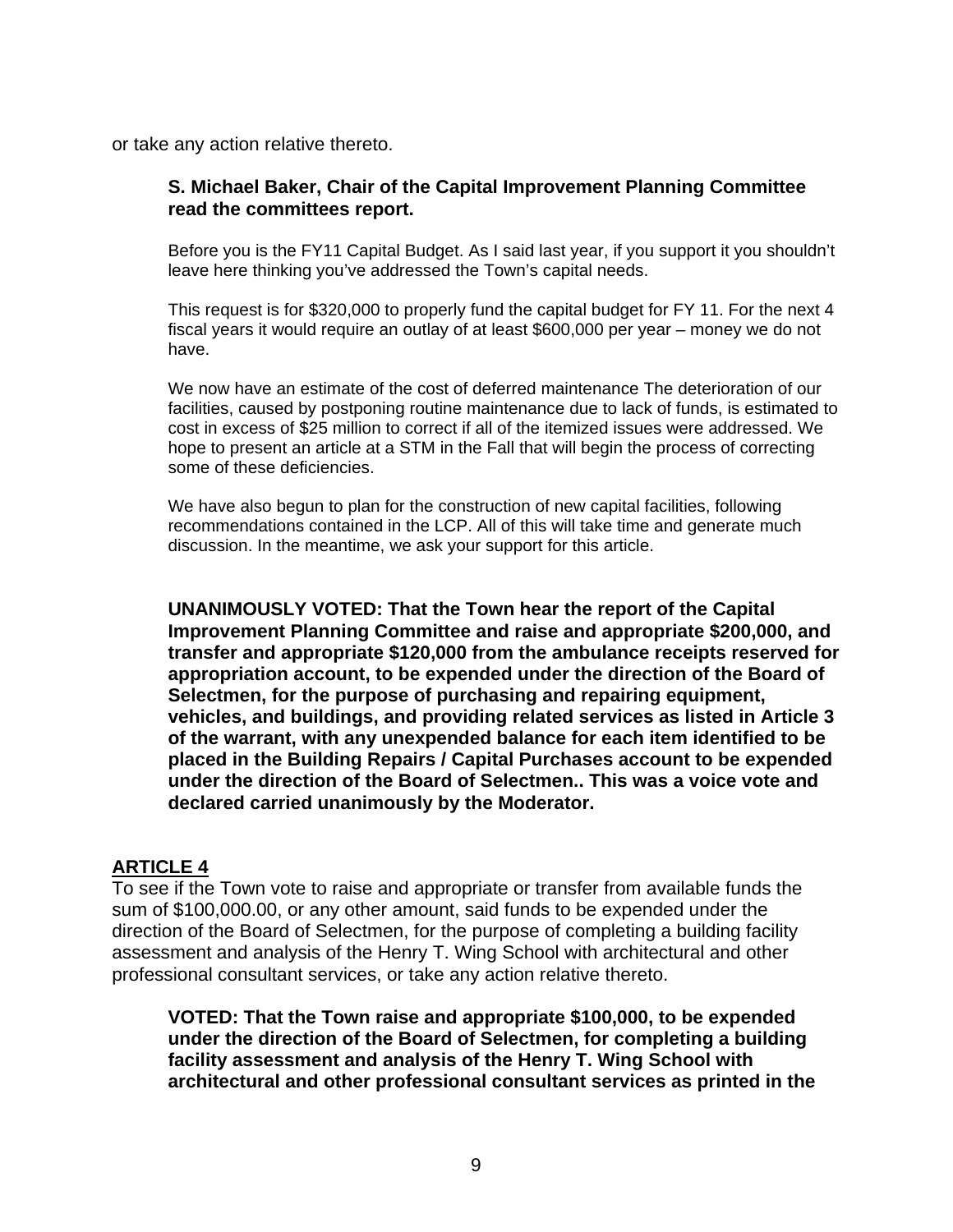**Warrant under Article 4. This was a voice vote and declared carried by the Moderator.** 

# **ARTICLE 5**

To see if the Town vote to raise and appropriate or transfer from available funds the sum of \$34,480.00, or any other amount, said funds to be expended under the direction of the Board of Selectmen, for the purpose of completing maintenance and improvements of exterior athletic fields and facilities at Sandwich High School, or take any action relative thereto.

**VOTED: That the Town raise and appropriate \$34,480, to be expended under the direction of the Board of Selectmen, for completing maintenance and improvements of exterior athletic fields and facilities at Sandwich High School. This was a voice vote and declared carried by the Moderator.** 

# **ARTICLE 6**

To see if the Town will vote to raise and appropriate or transfer from available funds a sum of money, said funds to be expended under the direction of the Board of Selectmen, for the purpose of reducing a projected FY'10 deficit in the Snow and Ice Account, or take any action relative thereto.

**UNANIMOUSLY VOTED: That the Town raise and appropriate \$185,872.72 from available for funding the Fiscal Year 2010 Snow and Ice deficit. This was a voice vote and declared carried unanimously by the Moderator.** 

# **ARTICLE 7**

To see if the Town will vote to transfer from the FY'10 Group Health Insurance Account, and appropriate a sum of money, to be expended under the direction of the Board of Selectmen, for the purpose of reducing a projected FY'10 deficit in the Unemployment Account, or take any action relative thereto.

**UNANIMOUSLY VOTED: That the Town transfer and appropriate \$200,000 from Fiscal Year 2010 unexpended balances in the Group Health Insurance account for funding the Fiscal Year 2010 Unemployment account deficit. This was a voice vote and declared carried unanimously by the Moderator.** 

# **ARTICLE 8**

To see if the Town will vote in accordance with the provisions of M.G.L. c.44, §53F½ to raise and appropriate or transfer from available funds a sum of money, to be expended under the direction of the Board of Selectmen, for the purpose of establishing the FY'11 operating budget for Sandwich Hollows Golf Club, or take any action relative thereto.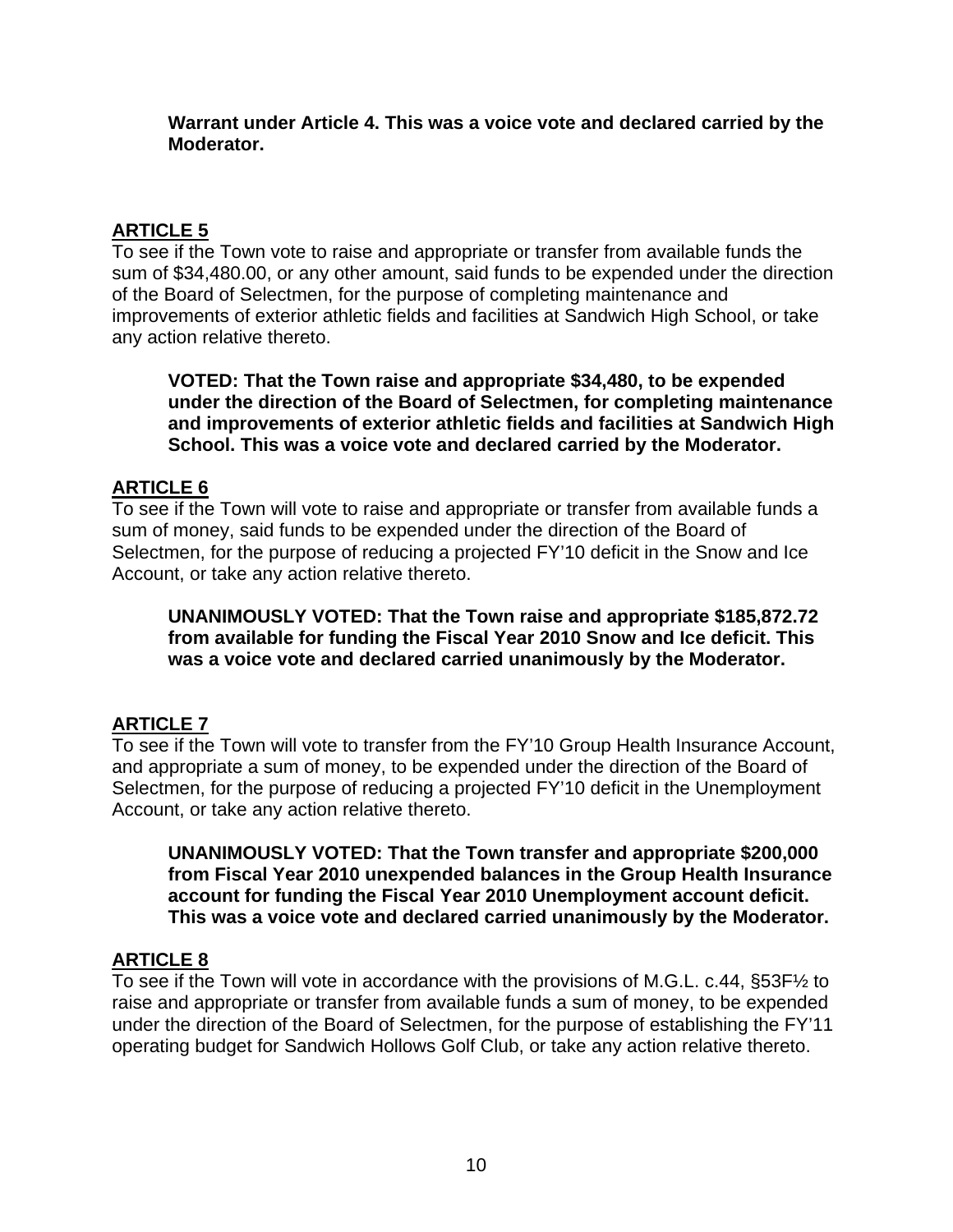**VOTED: That the Town transfer and appropriate \$1,050,734 from Golf Course Receipts, to be expended under the direction of the Board of Selectmen, for establishing the Fiscal Year 2011 Enterprise Fund operating budget for Sandwich Hollows Golf Club. This was a voice vote and declared carried by the Moderator.** 

# **ARTICLE 9**

To see if the Town will vote to raise and appropriate or transfer from available funds a sum of \$17,051.00, or any other amount, to be expended under the direction of the Board of Selectmen, for the purpose of funding the FY'11 Sandwich Promotions Fund as established under Chapter 227 of the Acts of 1997, or take any action relative thereto.

**UNANIMOUSLY VOTED: That the Town transfer and appropriate \$17,051 from the Sandwich Promotions Fund, to be expended under the direction of the Board of Selectmen, for funding the Fiscal Year 2011 Sandwich Promotions Fund as established under Chapter 227 of the Acts of 1997. This was a voice vote and declared carried unanimously by the Moderator.** 

### **ARTICLE 10**

To see if the Town will vote to appropriate the sum of money, received or to be received, from the Chapter 90 State Aid to Highways Program for highway construction and/or maintenance on any State approved road during FY'11, or take any action relative thereto.

**UNANIMOUSLY VOTED: That the Town appropriate \$618,577 received, or to be received, from the Chapter 90 State Aid to Highways Program for highway construction and/or maintenance on any State approved road during Fiscal Year 2011. This was a voice vote and declared carried unanimously by the Moderator.** 

#### **ARTICLE 11**

To see if the Town will vote to reduce the rate of interest that accrues on property taxes deferred by eligible seniors under M.G.L. c.59, §5, Clause 41A, the so-called Property Tax Deferral for Seniors program, from 8.0% to 5.0%, with such reduced rate to apply to taxes assessed for any fiscal year beginning on or after July 1, 2010, or take any action relative thereto.

**VOTED: That the Town vote to reduce the rate of interest that accrues on property taxes deferred by eligible seniors under M.G.L. c.59, §5, Clause 41A, the so-called Property Tax Deferral for Seniors program, from 8.0% to 5.0%, with such reduced rate to apply to taxes assessed for any fiscal year beginning on or after July 1, 2010. This was a voice vote and declared carried by the Moderator.**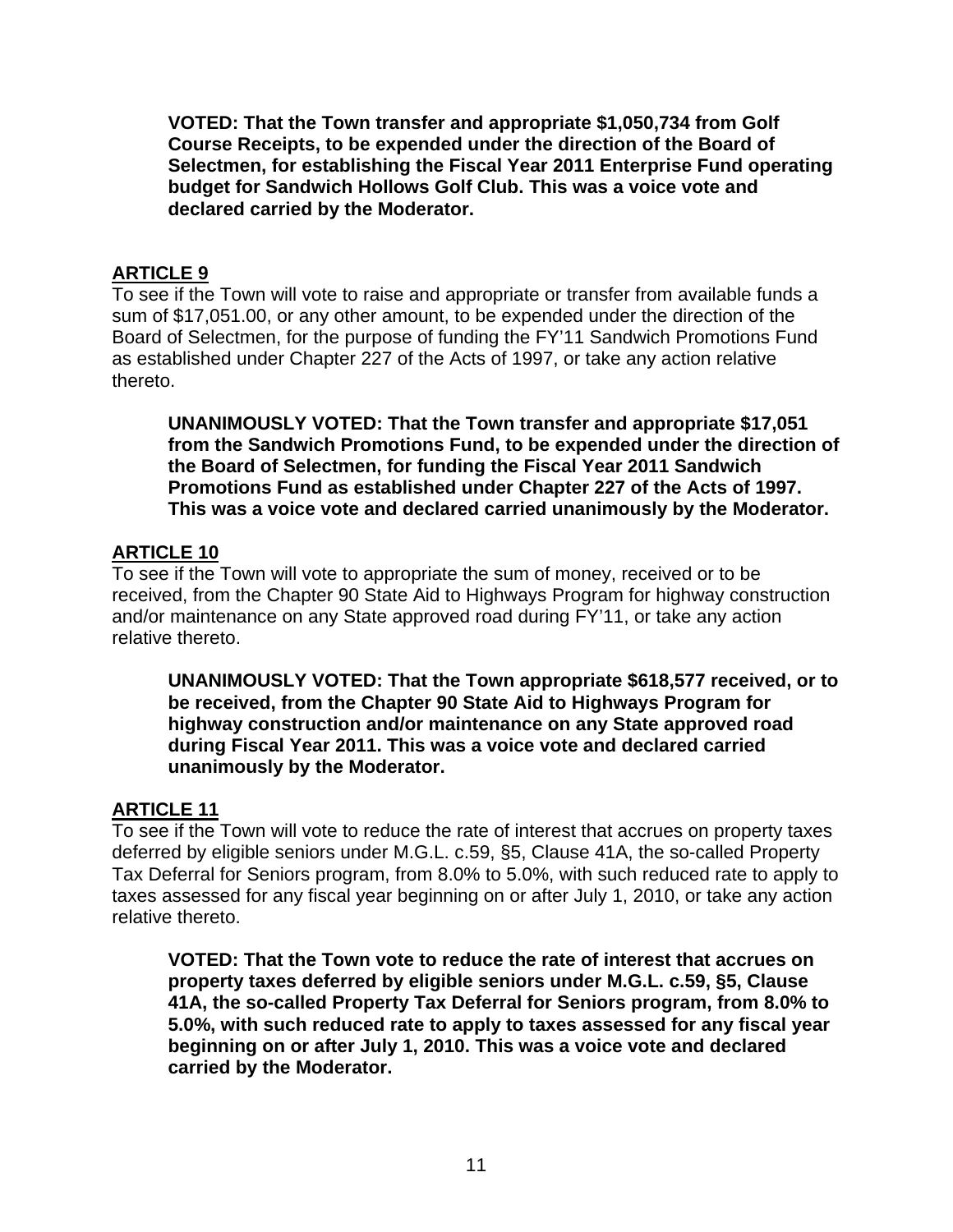# **ARTICLE 12**

To see if the Town will vote to accept the provisions of the last paragraph of M.G.L. c.59, §5, clause 22E, which allows the Town to reduce from five consecutive years to one year the residency requirement making certain veterans and their surviving spouses or parents, as applicable, eligible for property tax exemptions under M.G.L. c.59, §5, clauses 22, 22A, 22B, 22C, 22D and 22E, or take any action relative thereto.

**UNANIMOUSLY VOTED: That the Town accept the provisions of the last paragraph of M.G.L. c.59, §5, clause 22E, which allows the Town to reduce from five consecutive years to one year the residency requirement making certain veterans and their surviving spouses or parents eligible for property tax exemption as printed in the Warrant under Article 12. This was a voice vote and declared carried unanimously by the Moderator.** 

# **ARTICLE 13**

To see if the Town will vote to accept the last clause of M.G.L. c.40, §3 which authorizes the School Department to carry over between fiscal years the balance of any revenues collected for school building rentals, to be expended under the direction of the School Committee for school building maintenance and upkeep purposes, or take any action relative thereto.

**VOTED: That the Town accept the last clause of M.G.L. c.40, §3 which authorizes the School Department to carry over between fiscal years the balance of any revenues collected for school building rentals, to be expended under the direction of the School Committee for school building maintenance and upkeep purposes. This was a voice vote and declared carried by the Moderator.** 

# **ARTICLE 14**

To see if the Town will vote in accordance with M.G.L. c.44, §53E1/2 to establish a revolving fund in which to place revenues collected from the use of the meeting hall at Sandwich Town Hall, to be expended under the direction of the Board of Selectmen for Sandwich Town Hall building maintenance and utility expense purposes, and to establish a limit on the total amount that may be expended from the fund in FY 2011, or take any action relative thereto.

**VOTED: That the Town establish a revolving fund in accordance with M.G.L. c.44, §53E1/2 in which to place revenues collected from the use of the meeting hall at Sandwich Town Hall, to be expended under the direction of the Board of Selectmen for Sandwich Town Hall building maintenance and utility expense purposes, and to establish a limit of \$10,000 on the total amount that may be expended from the fund in FY 2011. This was a voice vote and declared carried by the Moderator.**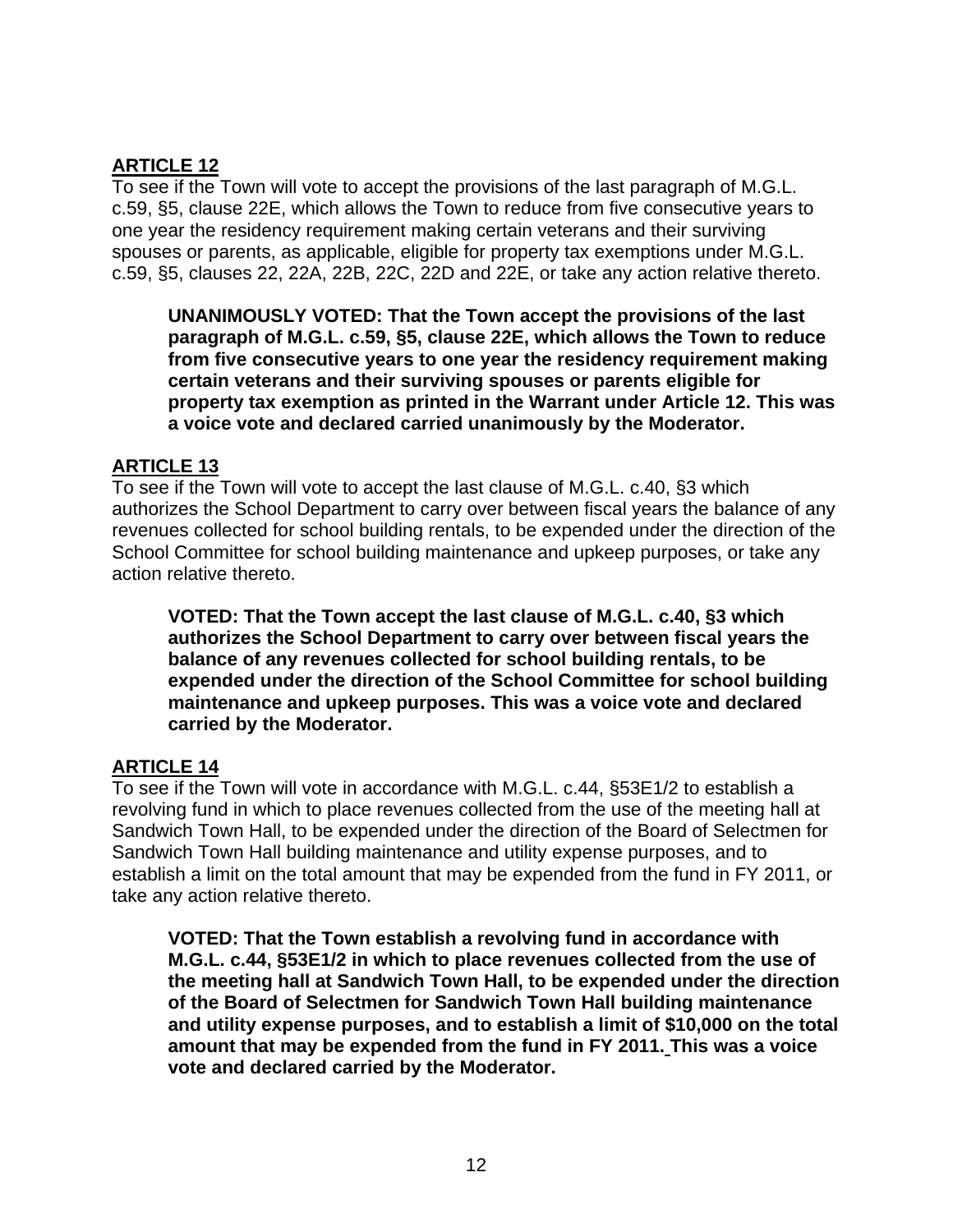# **ARTICLE 15**

To see if the Town will vote in accordance with M.G.L. c.44, §53E1/2 to establish a revolving fund in which to place revenues collected from the sale of shellfish licenses, to be expended under the direction of the Board of Selectmen for shellfish propagation and maintenance purposes, and to establish a limit on the total amount that may be expended from the fund in FY 2011, or take any action relative thereto.

**UNANIMOUSLY VOTED: That the Town establish a revolving fund in accordance with M.G.L. c.44, §53E1/2 in which to place revenues collected from the sale of shellfish licenses, to be expended under the direction of the Board of Selectmen for shellfish propagation and maintenance purposes, and to establish a limit of \$5,000 on the total amount that may be expended from the fund in FY 2011. This was a voice vote and declared carried unanimously by the Moderator.** 

### **ARTICLE 16**

To see if the Town will vote to transfer and appropriate the sum of \$20,000.00, or any other amount, from the Sandwich boardwalk plank sale account to the boardwalk repair and maintenance account, to be expended under the direction of the Board of Selectmen, or take any action relative thereto.

**UNANIMOUSLY VOTED: That the Town transfer and appropriate \$20,000 from the Sandwich boardwalk plank sale account to the boardwalk repair and maintenance account, to be expended under the direction of the Board of Selectmen. This was a voice vote and declared carried unanimously by the Moderator.** 

# **ARTICLE 17**

To see if the Town will vote to accept the provisions of M.G.L. c.32B, §20 to establish an Other Post Employment Benefits Liability Trust Fund, and to raise and appropriate or transfer from available funds the sum of \$1.00, or any other amount, for said purpose, or take any action relative thereto.

**VOTED: That the Town accept the provisions of M.G.L. c.32B, §20 to establish an Other Post Employment Benefits Liability Trust Fund and raise and appropriate \$1 to the Fund as printed in the Warrant under Article 17. This was a voice vote and declared carried by the Moderator.** 

# **ARTICLE 18**

To see if the Town will vote to hear and act on the report of the Community Preservation Committee on the Fiscal Year 2011 Community Preservation budget and to appropriate from the Community Preservation Fund Fiscal Year 2011 estimated annual revenues the sum of \$75,000.00, or any other sum, to meet the administrative expenses and all other necessary and proper expenses of the Community Preservation Committee for Fiscal Year 2011; and further to reserve for future appropriation a sum of money from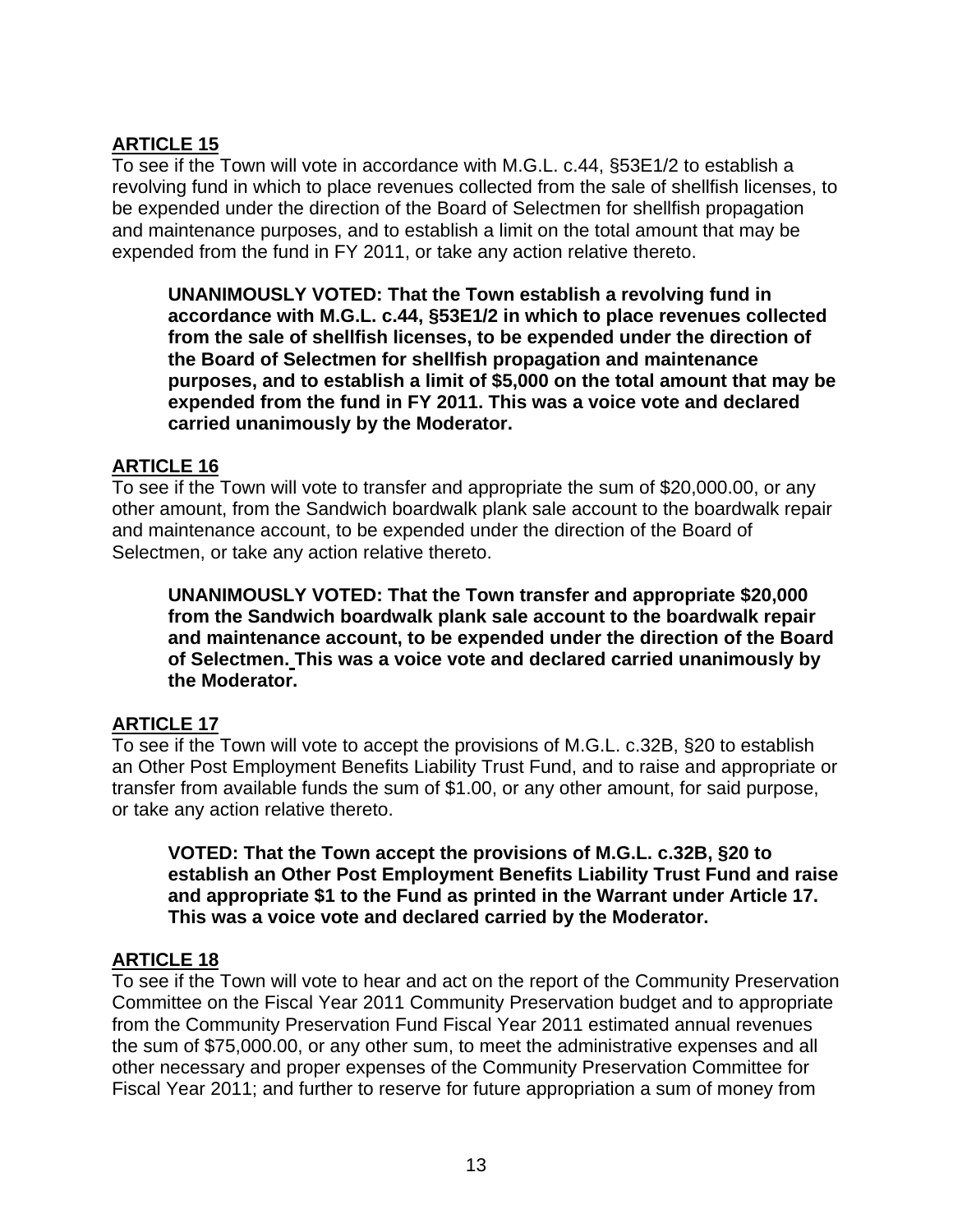the Community Preservation Fund estimated annual revenues for open space, historic resources, and community housing purposes, as well as a sum of money to be placed in the 2011 Budgeted Reserve for general Community Preservation Act purposes; and further to appropriate from the Community Preservation Fund a sum or sums of money for Community Preservation projects or purposes as recommended by the Community Preservation Committee; or take any other action in relation thereto.

#### **Timothy Cooney, Chair of the Community Preservation Committee, delivered their report.**

The Community Preservation Act (CPA) is a state law designed to help communities plan ahead for sustainable growth

The CPA allows towns to create a community-wide preservation Fund from a 3% surcharge on town wide real estate transactions that also qualify for state matching funds. The fund by law must be used to preserve historic buildings landscapes and recreational projects, create and maintain affordable housing and acquire and protect open space.

State legislator's are currently in the process of debating the expansion of the legislation through bill SB 90 – (*An Act to Sustain Community Preservation)* the bill will clarify allowable uses of CPA funds (notably allowing CPA funding for existing outdoor recreational facilities) and make it easier for cities and less affluent communities to join.

Since adopting the CPA the Sandwich Town Meeting has approved the following projects recommended by the Community Preservation Committee.

- The restoration of the Hoxie House
- The restoration of the Steeple of the First Church of Christ
- The restoration of the Upper Shawme Dam and Herring Run.
- The restoration and expansion of the walking trails at Ryder Woods Conservation Lands
- The Restoration of Town Hall
- The Sea Shell Village Affordable Housing Development
- The Restoration of Town Cemetery and preservation of the Town Archives Master Plan Documents and Photographs
- The replacement of playgrounds at all three elementary schools
- The Adventure Playground on Quaker Meetinghouse Road.
- The George Fernandes Way affordable housing expansion project
- The Deacon Eldred House restoration project.
- A Partnership with the Sandwich Sports Complex Committee to establish the Gerald F. Deconto Veterans Memorial Stadium
- And Several Open Space purchases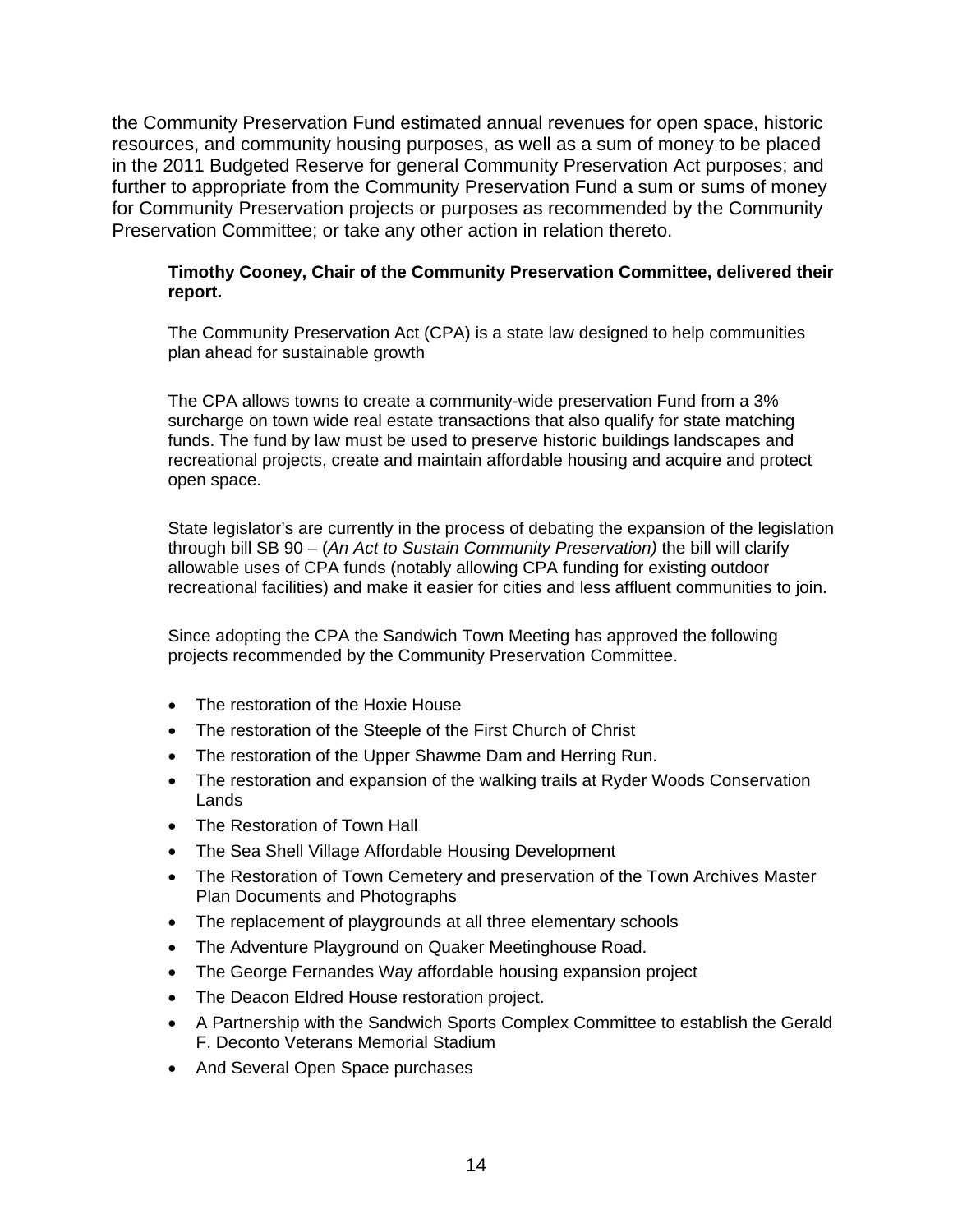The articles before Town meeting tonight will add to this list to create a diverse range of community preservation projects.

The CPC is now in the process of creating a detailed list of each of these projects on the Town web site and it should be available to the public soon.

As a matter of policy the CPC will work in concert with the goals of the Local Comprehensive Plan and we look forward to serving the needs of the community for years to come.

**VOTED: That the Town hear and act on the report of the Community Preservation Committee on the Fiscal Year 2011 Community Preservation budget and transfer and appropriate \$75,000 from the Community Preservation Fund Fiscal Year 2011 estimated annual revenues, to be expended under the direction of the Board of Selectmen, to meet the administrative expenses and all other necessary and proper expenses of the Community Preservation Committee for Fiscal Year 2011; and further reserve for future appropriation from the Fiscal Year 2011 Community Preservation Fund estimated annual revenues the following sums: \$174,014 for open space; \$174,014 for community housing purposes; and \$115,706 to be placed in the 2011 Budgeted Reserve for general Community Preservation Act purposes. This was a voice vote and declared carried by the Moderator.** 

#### **ARTICLE 19**

To see if the Town will vote to transfer and appropriate under the Community Preservation Act historic resources program the sum of \$93,000.00, or any other amount, to be expended under the direction of the Board of Selectmen, for the purpose of preserving, restoring, and protecting historic Town of Sandwich records, documents, photographs, and other archival materials; that to meet this appropriation the Town transfer from the Community Preservation Fund a sum of money for this purpose; or take any other action relative thereto.

**VOTED: That the Town transfer and appropriate \$93,000 from the Community Preservation Fund Fiscal Year 2011 estimated annual fund revenues for historic resource purposes under the Community Preservation Act, to be expended under the direction of the Board of Selectmen, for the purpose of preserving, restoring, and protecting historic Town of Sandwich records, documents, photographs, and other archival materials. This was a voice vote and declared carried by the Moderator.** 

#### **ARTICLE 20**

To see if the Town will vote to transfer and appropriate under the Community Preservation Act historic resources program the sum of \$55,000.00, or any other amount, to be expended under the direction of the Board of Selectmen, for the purpose of preserving, restoring, and rehabilitating the Forestdale – Greenville Schoolhouse; that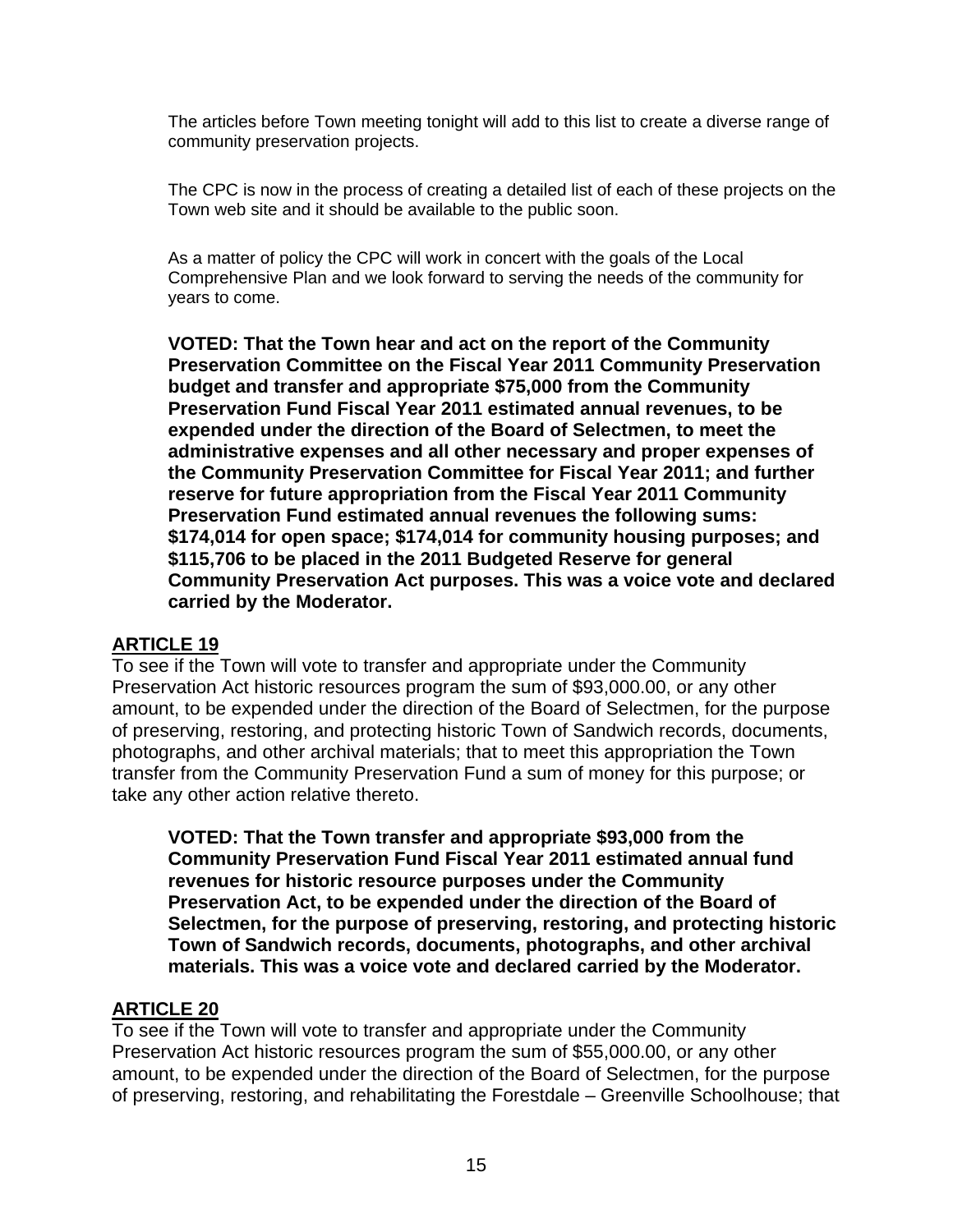to meet this appropriation the Town transfer from the Community Preservation Fund a sum of money for this purpose; or take any other action relative thereto.

**VOTED: That the Town transfer and appropriate \$55,000 from the Community Preservation Fund Fiscal Year 2011 estimated annual fund revenues for historic resource purposes under the Community Preservation Act, to be expended under the direction of the Board of Selectmen, for the purpose of preserving, restoring, and rehabilitating the Forestdale – Greenville Schoolhouse. This was a voice vote and declared carried by the Moderator.** 

# **ARTICLE 21**

To see if the Town will vote to transfer and appropriate under the Community Preservation Act historic resources program the sum of \$12,000.00, or any other amount, to be expended under the direction of the Board of Selectmen, for the purpose of preserving, restoring, and rehabilitating the Upper Shawme Pond Dam by installing a footbridge, fencing, and other associated improvements; that to meet this appropriation the Town transfer from the Community Preservation Fund a sum of money for this purpose; or take any other action relative thereto.

**VOTED: That the Town transfer and appropriate \$12,000 from the Community Preservation Fund Fiscal Year 2011 estimated annual fund revenues for historic resource purposes under the Community Preservation Act, to be expended under the direction of the Board of Selectmen, for the purpose of preserving, restoring, and rehabilitating the Upper Shawme Pond Dam by installing a footbridge, fencing, and other associated improvements. This was a voice vote and declared carried by the Moderator.** 

# **ARTICLE 22**

To see if the Town will vote to transfer and appropriate under the Community Preservation Act historic resources program the sum of \$250,000.00, or any other amount, to be expended under the direction of the Board of Selectmen, for the purpose of preserving, restoring, and rehabilitating the Sandwich Public Library; that to meet this appropriation the Town transfer from the Community Preservation Fund a sum of money for this purpose; or take any other action relative thereto.

**UNANIMOUSLY VOTED: That the Town transfer and appropriate \$250,000 from the Community Preservation Fund, with \$66,305 coming from the Community Preservation Fund Historic Resources Reserve and \$183,695 coming from the Community Preservation Fund general undesignated fund balance, for historic resources purposes under the Community Preservation Act, to be expended under the direction of the Board of Selectmen, for the purpose of preserving, restoring, and rehabilitating the Sandwich Public Library. This was a voice vote and declared carried unanimously by the Moderator.**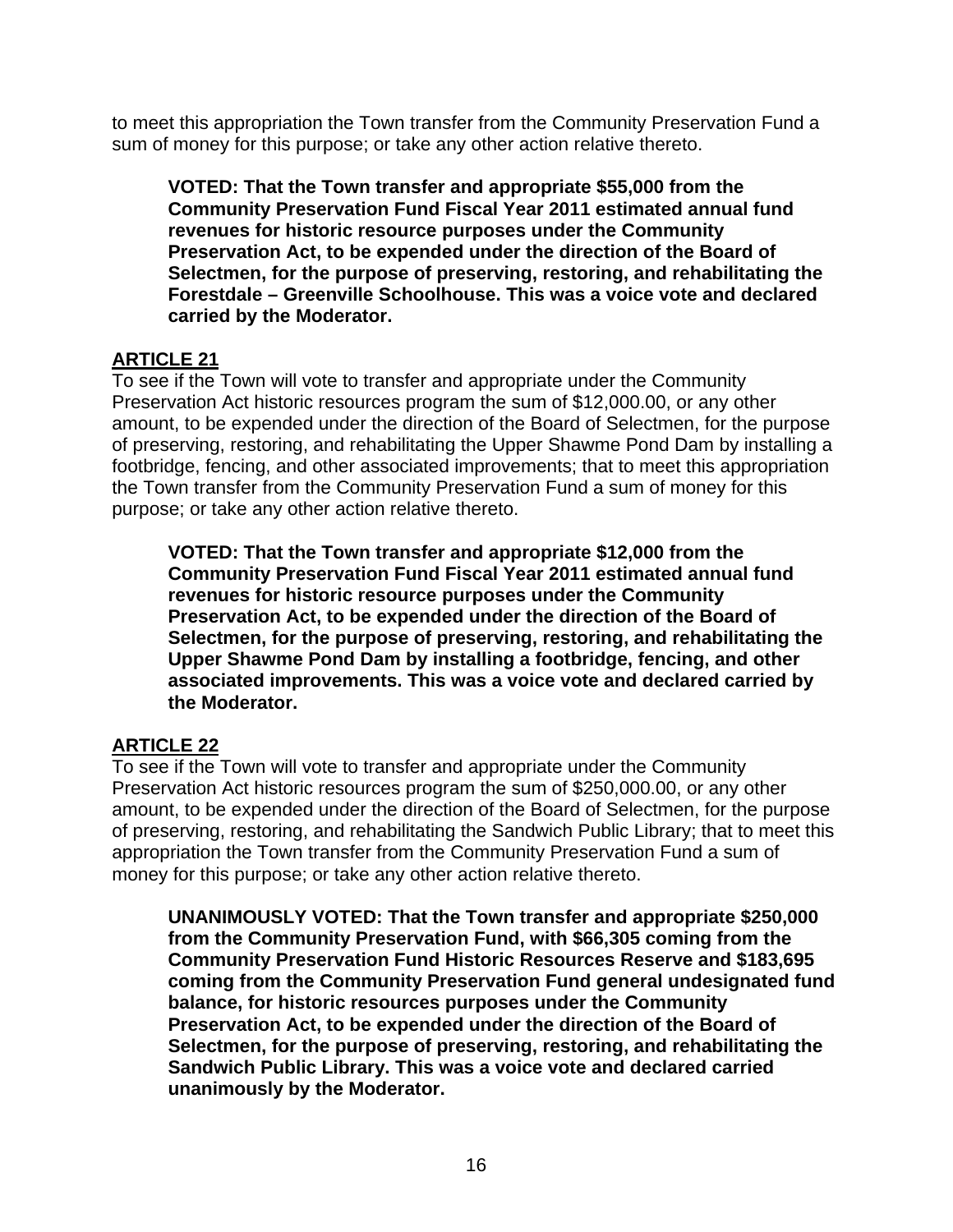# **ARTICLE 23**

To see if the Town will vote to transfer and appropriate under the Community Preservation Act historic resources program the sum of \$100,000.00, or any other amount, to be expended under the direction of the Board of Selectmen, for the purpose of preserving, restoring, and rehabilitating Sandwich Town Hall; that to meet this appropriation the Town transfer from the Community Preservation Fund a sum of money for this purpose; or take any other action relative thereto.

**VOTED: That the Town transfer and appropriate \$100,000 from the Community Preservation Fund, with \$14,014 coming from the Community Preservation Fund Fiscal Year 2011 estimated annual fund revenues and \$85,986 coming from the Community Preservation Fund Historic Resources Reserve, for historic resources purposes under the Community Preservation Act, to be expended under the direction of the Board of Selectmen, for the purpose of preserving, restoring, and rehabilitating Sandwich Town Hall. This was a voice vote and declared carried by the Moderator.** 

# **ARTICLE 24**

To see if the Town will vote to transfer the care, custody, management and control of Parcel B or a portion thereof shown on a plan of land entitled "Town of Sandwich Acquisition of Verbon Trust Property, dated March 1, 1999, by Outback Engineering, Inc., 321 West Grove Street, Middleborough, Mass., as on file with the Town Clerk, and recorded with Barnstable County Registry of Deeds in Plan Book 551, Page 32," from the Board of Selectmen for active recreation purposes, namely golf course, and water supply and water protection purposes, to the Board of Selectmen for the purposes of water supply and water protection, and active recreation, including but not limited to active recreational fields and facilities and golf course purposes, and for purposes of leasing or licensing said recreational fields or facilities for recreation purposes, thereby expanding active recreation uses permitted on said Parcel B; and to authorize the Board of Selectmen to enter into said lease or leases upon such terms and conditions as the Board of Selectmen deem appropriate;

and, further, to authorize the Board of Selectmen to petition the Massachusetts General Court, pursuant to Article 97 of the Amendments of the Massachusetts Constitution for approval of such change in use and leasing of said Parcel B or a portion thereof, or take any action relative thereto.

**VOTED: That that the Town transfer the care, custody, management and control of Parcel B or a portion thereof shown on a plan of land entitled "Town of Sandwich Acquisition of Verbon Trust Property, dated March 1, 1999, by Outback Engineering, Inc., 321 West Grove Street, Middleborough, Mass., as on file with the Town Clerk, and recorded with Barnstable County Registry of Deeds in Plan Book 551, Page 32," from the Board of Selectmen for active recreation purposes, namely golf course, and water supply and**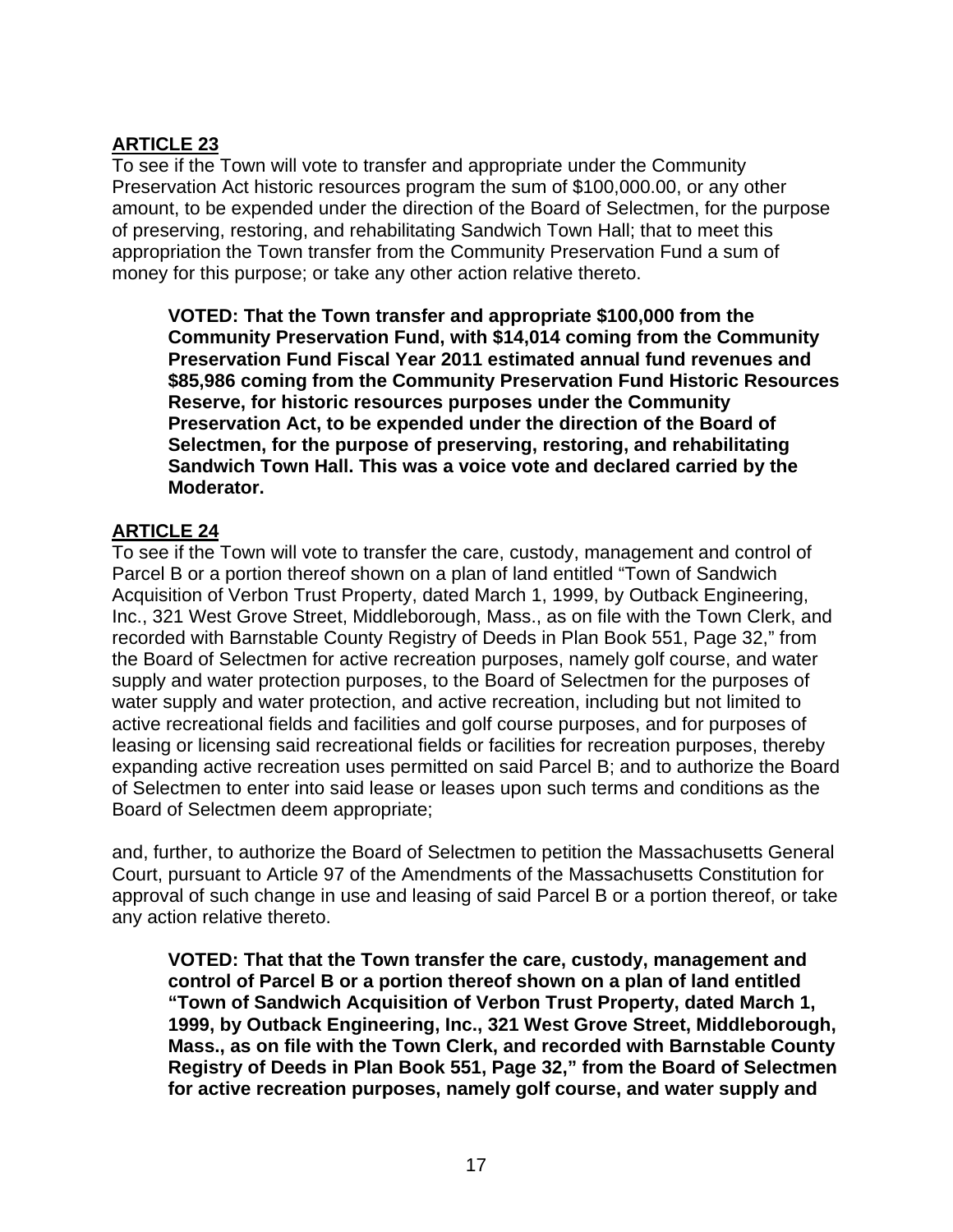**water protection purposes, to the Board of Selectmen for the purposes of water supply and water protection, and active recreation, including but not limited to active recreational fields and facilities and golf course purposes, and for purposes of leasing or licensing said recreational fields or facilities for recreation purposes, thereby expanding active recreation uses permitted on said Parcel B, and for alternative energy purposes; and authorize the Board of Selectmen to enter into said lease or leases upon such terms and conditions as the Board of Selectmen deem appropriate; and, further, authorize the Board of Selectmen to petition the Massachusetts General Court, pursuant to Article 97 of the Amendments of the Massachusetts Constitution for approval of such change in use and leasing of said Parcel B or a portion thereof all as described herein and, as printed in the Warrant under Article 24.This was a voice vote and declared carried by the required two-thirds majority by the Moderator.** 

### **ARTICLE 25**

To see if the Town will authorize the Board of Selectmen to enter into a lease of a portion of the land shown as Parcel B on a plan of land entitled "Town of Sandwich Acquisition of Verbon Trust Property," dated March 1, 1999, by Outback Engineering, Inc., 321 West Grove Street, Middleborough, Mass., as on file with the Town Clerk, and as on file with the Town Clerk and recorded with Barnstable County Registry of Deeds in Plan Book 551, Page 32 for an active recreational facility on such terms and conditions as the Board deems appropriate; said lease may be a ground lease or may provide for the financing, design and construction of an active recreational facility by a party or parties, or may provide for a combination thereof, for a term of up to or more than twenty (20) years, and shall be awarded pursuant to section 16 of chapter 30B of the General Laws, but shall not be subject to the competitive bid requirements set forth in sections 38A ½ to 38O, inclusive, of chapter 7 section 39M of chapter 30 or sections 44A to 44M, inclusive, of chapter 149 of the General Laws;

and further to authorize the Board of Selectmen to petition the Massachusetts General Court, pursuant to Article 97 of the Amendments of the Massachusetts Constitution for approval of such lease of a portion of said Parcel B for an active recreational facility, or take any action relative thereto.

**VOTED: That the Town authorize the Board of Selectmen to enter into a lease of a portion of the land shown as Parcel B on a plan of land entitled "Town of Sandwich Acquisition of Verbon Trust Property," dated March 1, 1999, by Outback Engineering, Inc., 321 West Grove Street, Middleborough, Mass., as on file with the Town Clerk, and recorded with Barnstable County Registry of Deeds in Plan Book 551, Page 32 for an active recreational facility on such terms and conditions as the Board deems appropriate; said lease may be a ground lease or may provide for the financing, design and construction of an active recreational facility by a party or parties, or may provide for a combination thereof, for a term of up to or more than twenty (20) years, and shall be awarded pursuant to section 16 of chapter 30B of**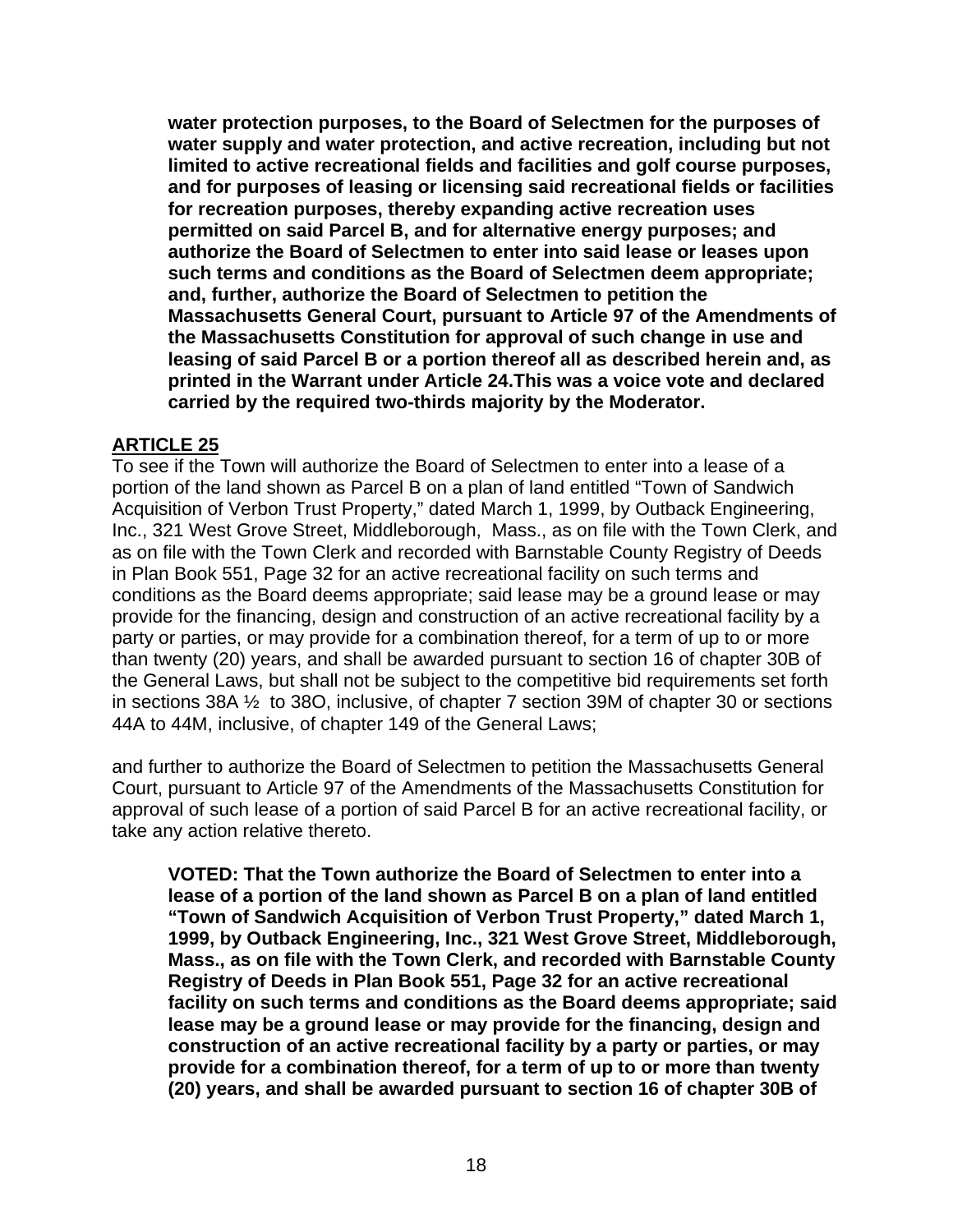**the General Laws, but the construction of the active recreational facility shall not be subject to the competitive bid requirements set forth in sections 38A ½ to 38O, inclusive, of chapter 7 section 39M of chapter 30 or sections 44A to 44M, inclusive, of chapter 149 of the General Laws; and further authorize the Board of Selectmen to petition the Massachusetts General Court, pursuant to Article 97 of the Amendments of the Massachusetts Constitution for approval of such lease of a portion of said Parcel B for an active recreational facility and for exemption of the project from public bidding requirements, all as described herein and, as printed in the Warrant under Article 25. This was a voice vote and declared carried by the Moderator.** 

# **ARTICLE 26**

To see if the Town will authorize the Board of Selectmen to amend the Declaration of Restrictions dated July 27, 1999 recorded with the Barnstable County Registry of Deeds in Book 12507, Page 319 imposed on property shown as Parcel A on a plan of land entitled "Town of Sandwich Acquisition of Verbon Trust Property," dated March 1, 1999, by Outback Engineering, Inc., 321 West Grove Street, Middleborough, Mass., as on file with the Town Clerk, and recorded with said Deeds in Plan Book 551, Page 32 by further restricting the use of the portion of said Parcel A located on the northerly side of the Mid-Cape Highway containing 37 acres as shown on said Plan for "passive" recreation use; and further to authorize the Board of Selectmen to grant a permanent conservation restriction pursuant to M.G.L. c.184, §§31-33 to a suitable, qualified organization or governmental body on the above-described portion of Parcel A; and further to authorize the Board of Selectmen to petition the Massachusetts General Court, pursuant to Article 97 of the Amendments of the Massachusetts Constitution to grant a permanent conservation restriction pursuant to M.G.L. c.184, §§31-33 to a suitable, qualified organization or governmental body on the above-described portion of Parcel A, or take any action relative thereto.

**VOTED: That the Town transfer from the Board of Selectmen for the purposes for which it is currently held, to the Board of Selectmen for those purposes and for the purposes of further restricting said land, and to authorize the Board of Selectmen to amend the Declaration of Restrictions dated July 27, 1999 recorded with the Barnstable County Registry of Deeds in Book 12507, Page 319 imposed on property shown as Parcel A on a plan of land entitled "Town of Sandwich Acquisition of Verbon Trust Property," dated March 1, 1999, by Outback Engineering, Inc., 321 West Grove Street, Middleborough, Mass., as on file with the Town Clerk, and recorded with said Deeds in Plan Book 551, Page 32 by further restricting the use of the portion of said Parcel A located on the northerly side of the Mid-Cape Highway containing 37 acres as shown on said Plan for "passive" recreation use; and further authorize the Board of Selectmen to grant a permanent conservation restriction pursuant to M.G.L. c.184, §§31-33 to a suitable, qualified organization or governmental body on the abovedescribed portion of Parcel A; and further authorize the Board of**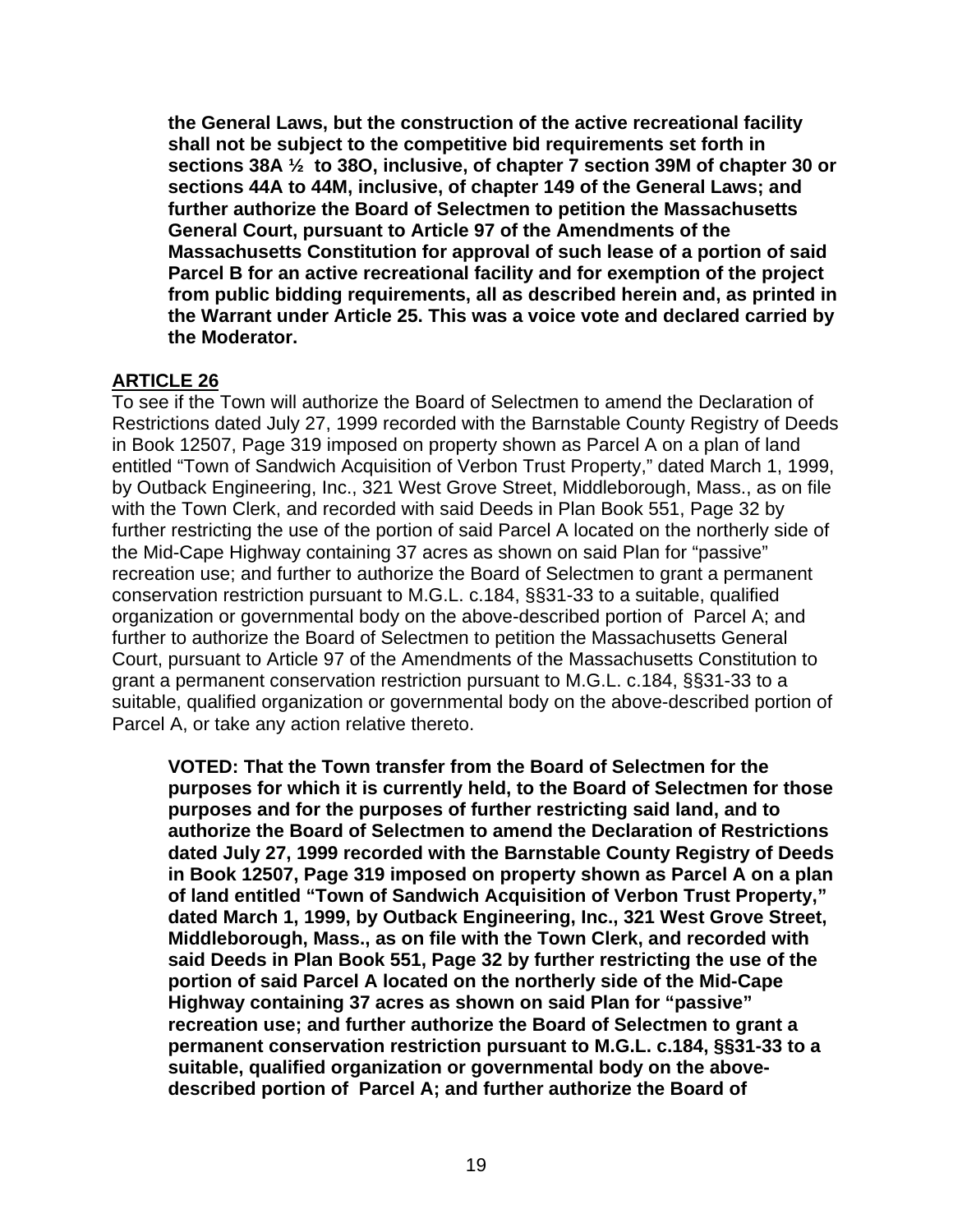**Selectmen to petition the Massachusetts General Court, pursuant to Article 97 of the Amendments of the Massachusetts Constitution for approval of such change in use and the grant of a permanent conservation restriction on the above-described portion of Parcel A, all as set forth herein and, as printed in the Warrant under Article 26. This was a counted vote, 94 Yea, 231 Nay, and declared not carried by the required two-thirds majority.** 

# **ARTICLE 27**

To see if the Town will vote to transfer from the Board of Selectmen for general municipal purposes to the Board of Selectmen for purposes of conveyance, and authorize the Board of Selectmen to convey, all or a portion of the Town property known as the Clark-Haddad Building located at 16 Dewey Avenue, and shown as Assessor Map 74, Lot 50 consisting of approximately 0.61 acres; said property to be conveyed on such terms and conditions as the Selectmen deem to be in the best interests of the Town; or take any action relative thereto.

**VOTED: That the Town transfer from the Board of Selectmen for general municipal purposes to the Board of Selectmen for purposes of conveyance, and authorize the Board of Selectmen to convey, all or a portion of the Town property known as the Clark-Haddad Building located at 16 Dewey Avenue, and shown as Assessor Map 74, Lot 50 consisting of approximately 0.61 acres; said property to be conveyed on such terms and conditions as the Selectmen deem to be in the best interests of the Town. This was a counted vote, 90 Yea, 206 Nay, and declared not carried by the required two-thirds majority.** 

# **ARTICLE 28**

To see if the Town will vote to accept the provisions of M.G.L. c.147, §10F to grant the Town the authority to appoint parking control officers, or take any action relative thereto.

**VOTED: That the Town accept the provisions of M.G.L. c.147, §10F to grant the Town the authority to appoint parking control officers. This was a voice vote and declared carried by the Moderator.** 

#### **ARTICLE 29**

To see if the Town will vote to amend the Town Bylaws by deleting the text and title of Section 6.10, Junk Dealer/Collector, and inserting the following, or take any action relative thereto.

#### **Secondhand Dealers and Secondhand Collectors**

#### **1. Definitions**

ACCEPTABLE IDENTIFICATION means either: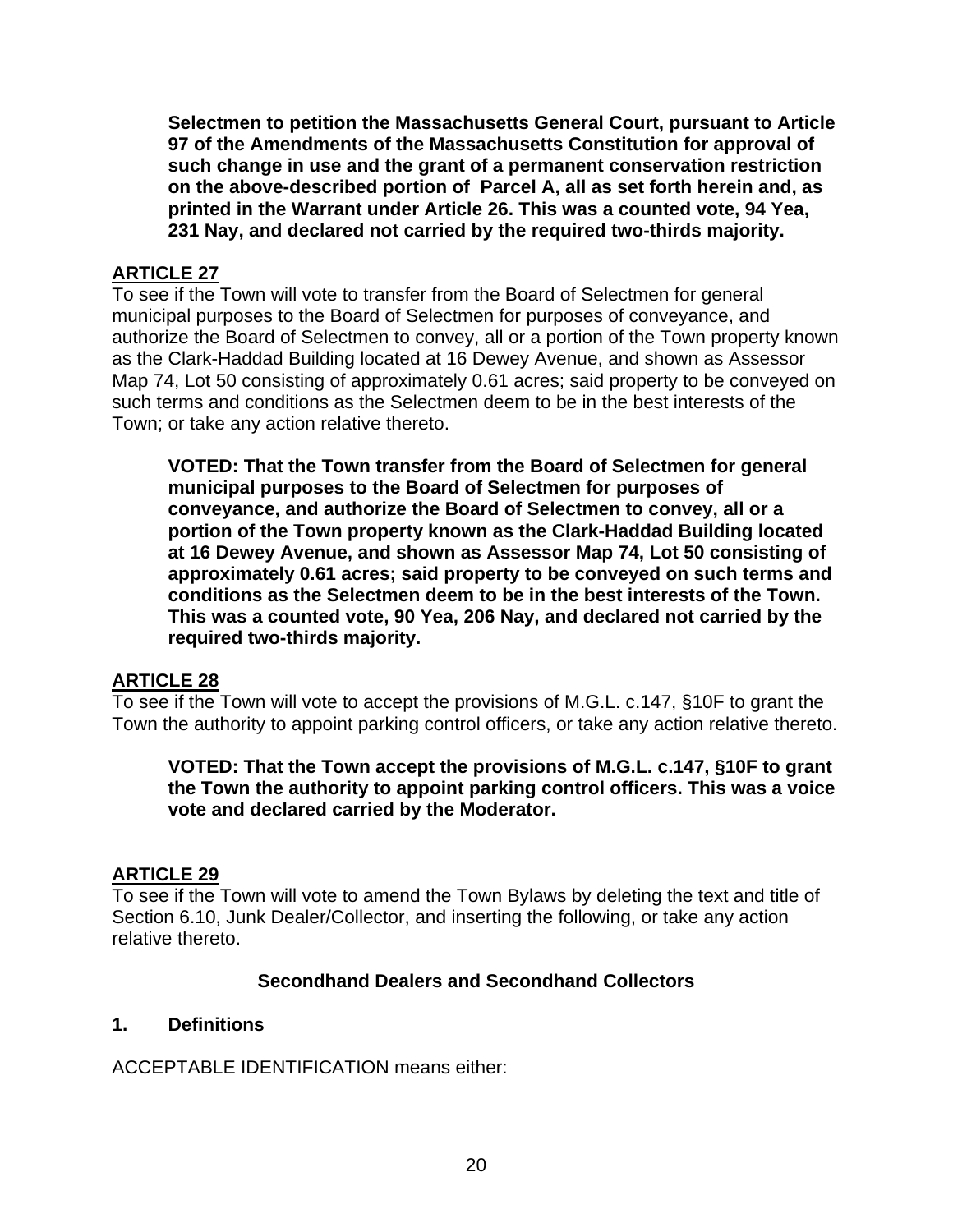A. A current driver's license that includes the date of birth, photograph, and physical description of the person offering the identification; or

B. Two other pieces of current identification, at least one of which is issued by a governmental agency or subdivision and includes the date of birth, photograph and physical description of the person offering the identification.

POLICE CHIEF means the Chief of Police of the Town of Sandwich or her or his designee.

REGULATED PROPERTY means the following used property:

A. Precious metals, including but not limited to, any metal valued for its character, rarity, beauty or quality, including gold, silver, copper, platinum or other metals, whether as a separate item or in combination with other items.

B. Precious gems, including but not limited to, any gem valued for its character, rarity, beatify or quality, including diamonds, rubies, emeralds, sapphires or pearls, or other precious or semi-precious gems or stones, whether as a separate item or in combination with other items or as a piece of jewelry.

C. Watches and jewelry containing precious metals or precious gems, including but not limited to, rings, necklaces, pendants, earrings, brooches, chains, pocket watches, wrist watches, or stop watches.

D. Sterling silver flatware, including but not limited to, knives, forks, spoons, candlesticks, coffee and tea sets, or ornamental objects.

E. Any electronic audio, video or photographic and optical equipment along with computer or computer equipment or recordings in any form.

F. Any power tools or equipment.

G. Musical instruments.

H. Sporting equipment.

I. Automobiles, boats, planes, motorcycles in whole or taken in parts, or any other type machinery.

J. Collectibles; including objects of art, coins, currency and antique objects, but not including those items identified in Section 8(H).

SECONDHAND COLLECTOR shall have the same meaning as the term "junk collector" M.G.L. c.140, §56.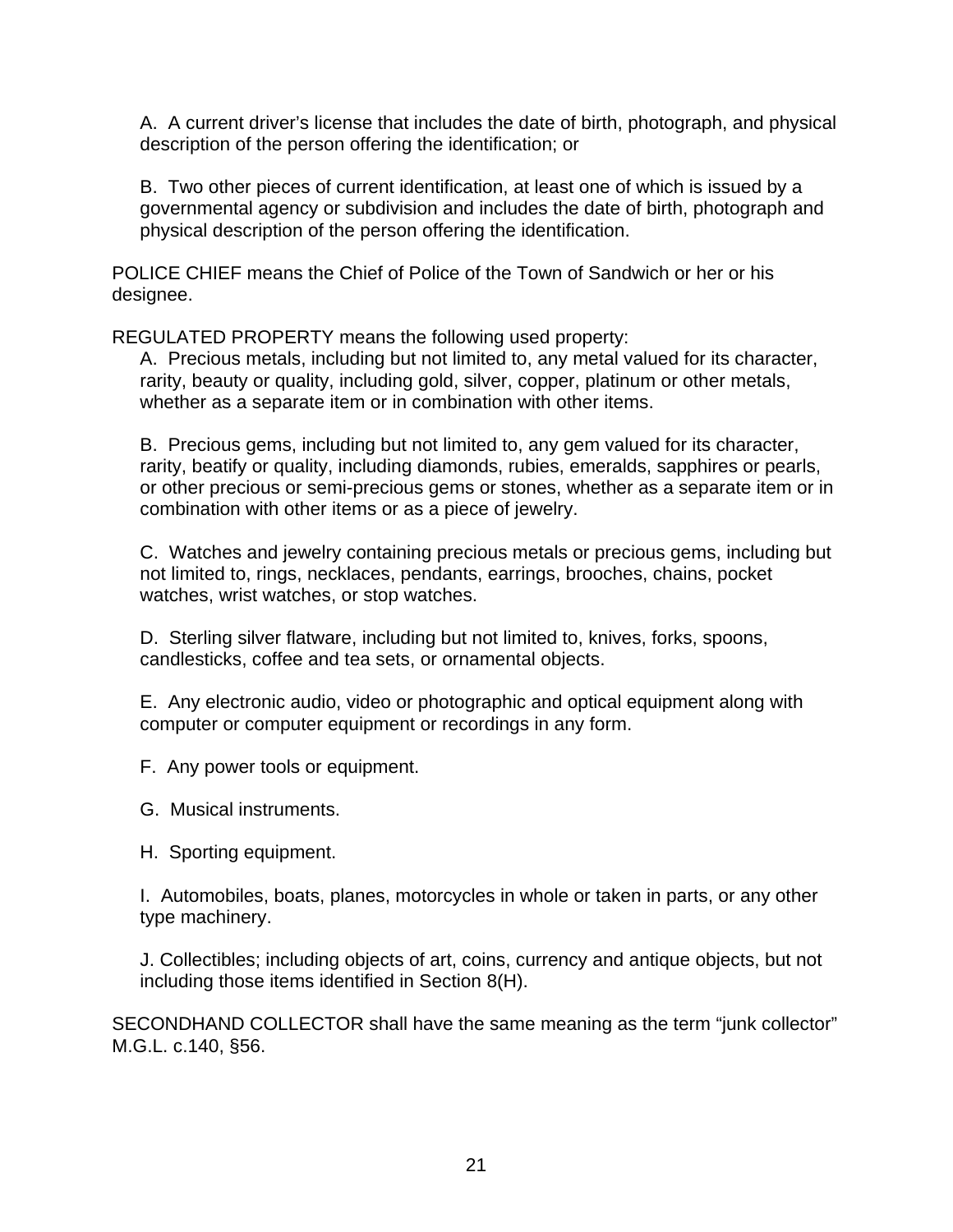SECONDHAND DEALER shall have the same meaning as the term "junk dealer" and keeper of a shop for the purchase, sale or barter of junk, old metals or second hand articles in M.G.L. c.140, §54.

LICENSING AUTHORITY means the Town of Sandwich Board of Selectmen or its designee.

# **2. Issuance, Renewal and Revocation of Licenses Required.**

A. Secondhand collectors and secondhand dealers must obtain a license to conduct said activities within the Town of Sandwich. The Licensing Authority shall indicate on any such license the term that such license is valid, not to exceed one calendar year. The Licensing Authority may issue a limited license for a period of one or more days and shall state the starting and expiration dates on such license, and any limited license shall be subject to the requirements of this bylaw. The Licensing Authority may establish a fee for any license issued pursuant to this bylaw. Any annual license issued under this section shall expire on December 31.

B. The Licensing Authority of the Town of Sandwich shall, upon receipt of an application for a secondhand collectors or secondhand dealers license, conduct a public hearing as to whether to issue such license. After due notice and a hearing, the Licensing Authority may deny an original or renewal application for a Secondhand Dealer or Secondhand Collector License or revoke an issued license if it has probable cause to believe any of the following conditions exist after a public hearing:

1) The applicant, or any person who in part or whole, owns, manages or operates the secondhand dealer or secondhand collector business, has owned or operated a secondhand dealer or secondhand collector business regulated under this regulation or any substantially similar license and, within the five years prior to the application date:

(a) Has had a secondhand dealer or secondhand collector license revoked for a reason that would be grounds for a denial or revocation pursuant this chapter; or

(b) The secondhand dealer or secondhand collector business has been found by a Massachusetts court or the Licensing Authority to constitute a public nuisance.

(2) The licensee applicant, or any person who, in part or whole, owns, manages or operates the secondhand dealer or secondhand collector business, has been convicted of a felony or any crime involving a false statement within 15 years prior to the application date.

(3) The applicant has:

(a) Knowingly made a false statement in the application;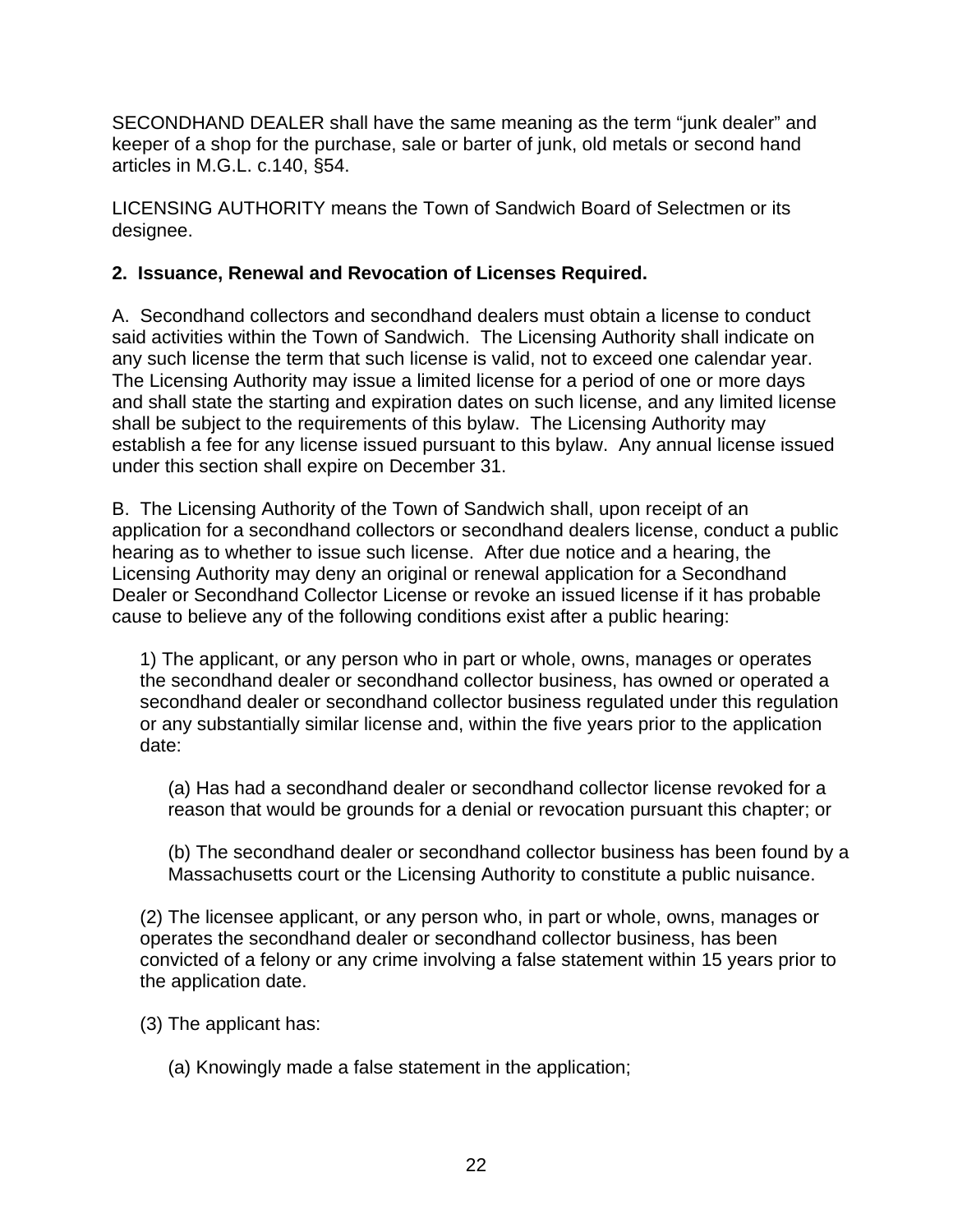(b) Knowingly omitted information requested to be disclosed in the application; or

(c) Completed the application with reckless disregard for the truth or accuracy of the statements made therein.

(4) A lawful inspection of the secondhand dealer or secondhand collector business premises by the Police Chief or his designee has been unjustifiably refused by a person who, in part or whole, manages or operates the business.

(5) The secondhand dealer or secondhand collector business, the applicant or any person who, in part or whole, owns, manages or operates the secondhand dealer or secondhand collector business has more than five violations of these regulations, any state or federal law, or any combination thereof within a two-year period, including the two years prior to the application date.

(6) The secondhand dealer or secondhand collector business, the applicant or any person who, in part or whole, owns, manages or operates the secondhand dealer or secondhand collector business has been convicted of any law of the Commonwealth of Massachusetts that is contrary to the type of secondhand business to be conducted, such as, but not limited to, receiving stolen property, any form of breaking and entering, larceny from a person or any other form of larceny, or any form of aggravated assault, as verified by a CORI check by the Police Chief or his designee.

(7) Such other grounds as the Authority determines to be in the public interest or in violation of the conditions of the license or any law or regulation of the Commonwealth or the Town of Sandwich.

# **3. Inspection of Property and Records**.

A. Whenever necessary to make an inspection to enforce the provisions of this ordinance, or when the Police Chief or his designee has reasonable grounds to believe more likely than not that a specific item or regulated property held by a Secondhand Dealer or Secondhand Collector is associated with criminal conduct, the Police Chief or his designee may enter the premises of the Secondhand Dealer or Secondhand Collector at any reasonable time, provided that the premises are occupied at the time of entry and the Police Chief or his designee presents proper official identification at or near the time of entry. If entry is refused, the police Chief or his designee shall have recourse to every remedy provided by law to secure entry, including an administrative search warrant or a criminal search warrant.

B. Authority to inspect Secondhand Dealer or Secondhand Collector premises under this bylaw is in addition to and not in limitation of the authority the Town or the Police Chief or any police officer would otherwise have to enter the business premises.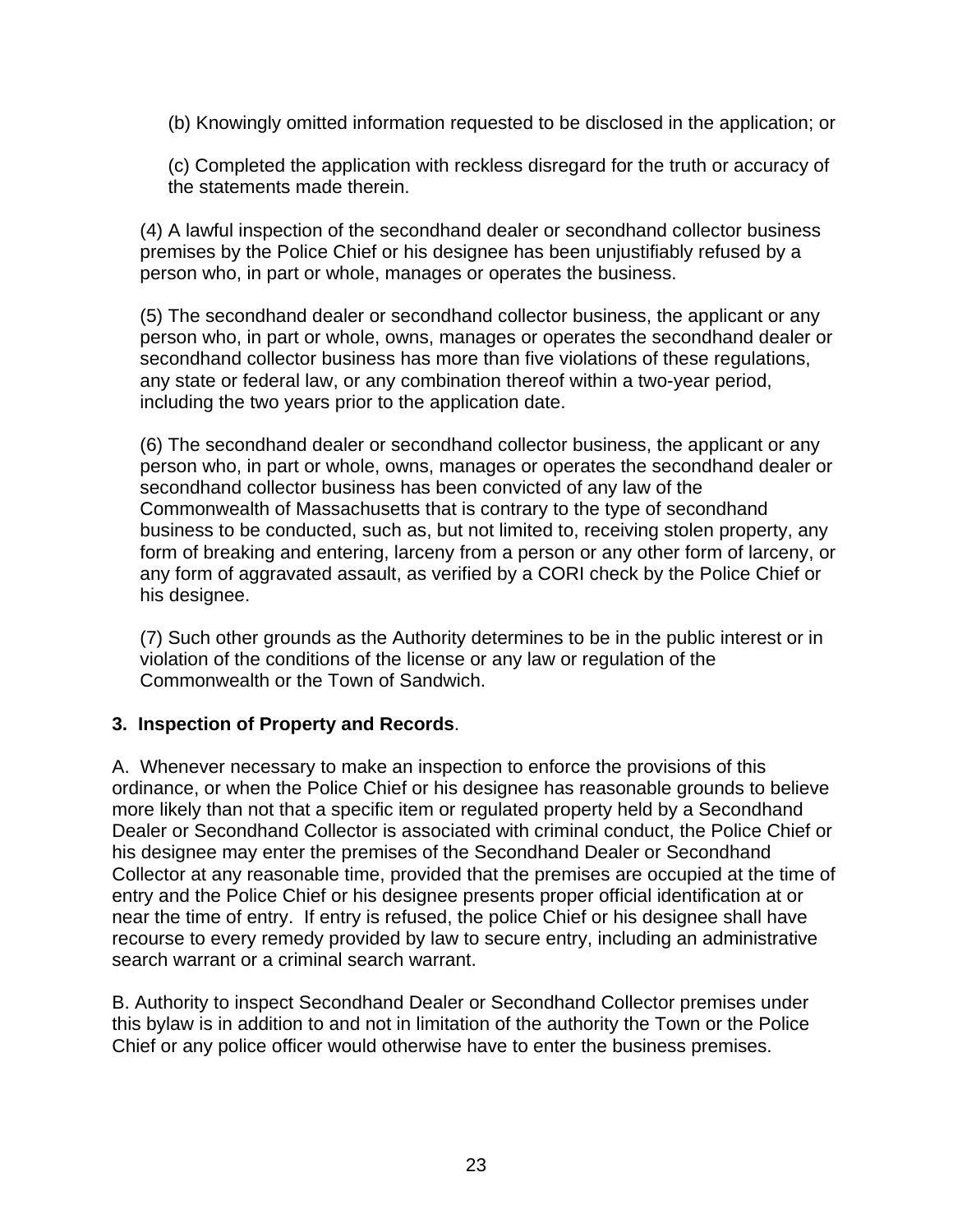C. Once allowed to enter the premises of the Secondhand Dealer or Secondhand Collector, the Police Chief or his designee may inspect property kept there. The Police Chief or his designee may also inspect the business records associated with regulated property and perform any duty imposed upon the Town or the Police Chief by this bylaw.

# **4. Record Keeping**

A. The Police Chief or his designee shall design a purchase report form and make copies available to all Secondhand Dealer or Secondhand collectors. Secondhand Sealers or Secondhand Collectors shall utilize these forms, or any other substantially similar form approved by the Police Chief, to record purchases of regulated property. The form may request any information reasonably calculated to help the Police Chief identify the purchaser, the seller or the property associated with the purchase of regulated property.

B. Whenever a Secondhand Dealer or Secondhand Collector purchases regulated property for business purposes, the Secondhand Dealer or Secondhand Collector shall obtain acceptable identification from the seller along with the seller's current residence address. The Secondhand Dealer or Secondhand Collector shall fill out a purchase report form in all relevant aspects at the time of the purchase. A purchase report form as required to be filled out by this section shall be filled out in legible English. The seller shall sign his or her name on the filled-out form.

C. A digital photograph will be taken of each item purchased as defined under regulated property Section 1(E). The photograph may be stored electronically, but are subject to the same recordkeeping requirements as listed in Section 4A. Copies of the photographs will be made available to the Chief of Police in a timely manner, and are subject to the same rights of inspection as listed in Section 3.

D. The licensee shall cause to be delivered to the Sandwich Police Department on a weekly basis, a copy of all transactions recorded in the ledger on the form provided. If, during the preceding week such Secondhand Dealer or Secondhand Collector has taken no articles, in, he/she shall make out and deliver to the Police Department a report of such fact.

# **5. Posting of Licenses and Notices**

A. All licenses shall be conspicuously posted in an accessible place on the licensed premises, available at all times to the proper authorities.

B. A secondhand dealer shall post the following notice no smaller than eight and onehalf inches by 11 inches with lettering no smaller than one-fourth of an inch in height outside each point of entry intended for patron use and at or near each place where a secondhand dealer purchases used property in the in the regular course of business.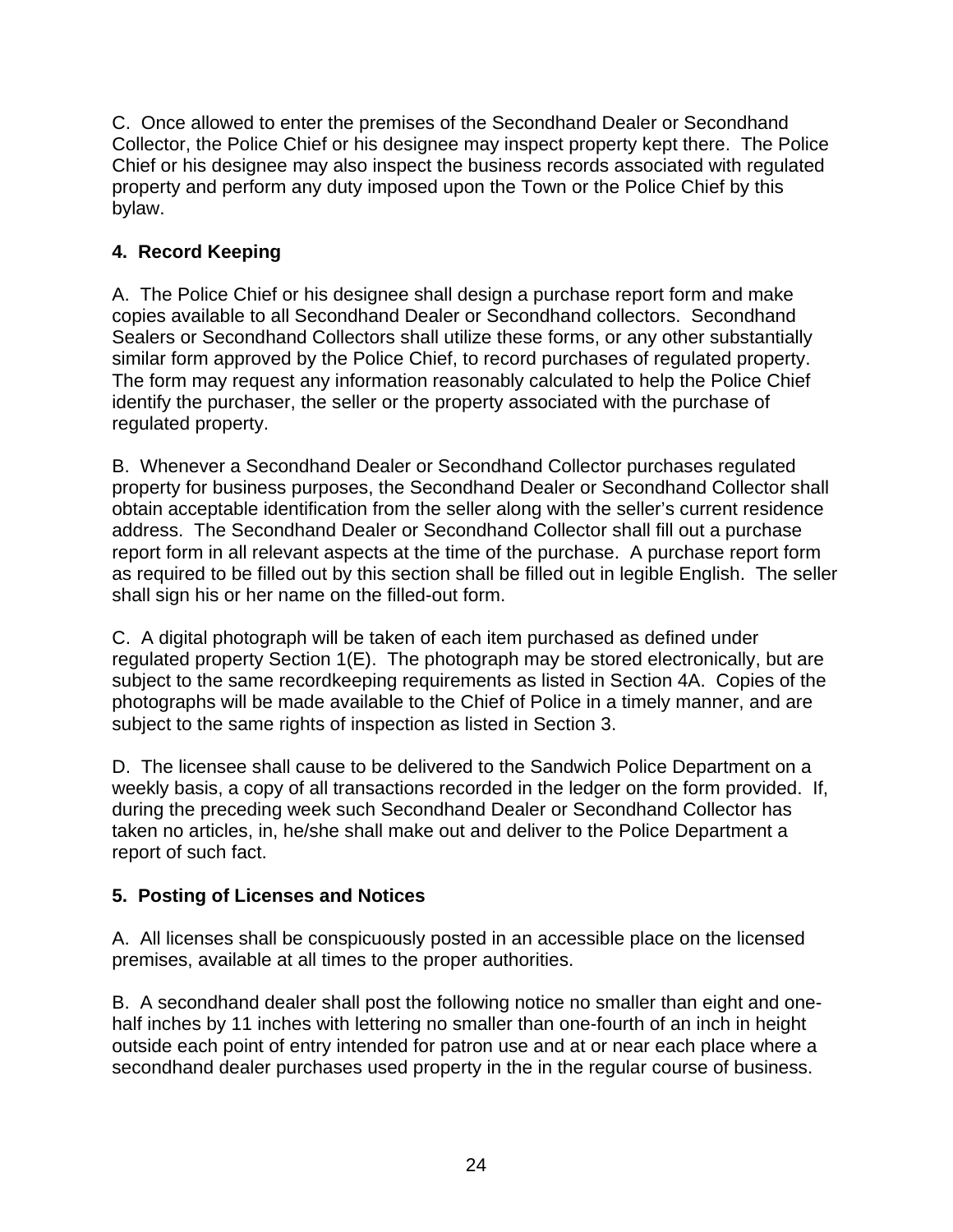# **NOTICE:**

"The sale or attempted sale of property to a secondhand dealer without consent of the property's owner is punishable by a civil penalty not to exceed \$300 per item. Don't sell property without consent of the property's owner. You will be held strictly liable for violation of this law."

If a significant number of the patrons of the regular secondhand dealer use a language other than English as a primary language, the notice shall be worded in both English and the primary language or languages of the patrons.

# **6. Purchases by a Secondhand Dealer or Secondhand Collector**

A. A Secondhand Dealer or Secondhand Collector shall not make any cash purchase in an amount that exceed \$50.00 (fifty dollars and zero cents.)

B. A Secondhand Dealer must not carry on the business of buying or selling secondhand property except at the premises designated in the dealership license.

C. A Secondhand Dealer must not purchase any property whose serial number or other identifiable marking has been wholly or partially tampered with or removed.

D. A Secondhand Dealer or Secondhand Collector may not purchase any item from any person under the age of 18 (eighteen).

# **7. Unauthorized Sale of Property.**

A. No Secondhand Dealer or Secondhand Collector may purchase or sell any property of any type without the consent of the owner.

B. No purchase will be made from anyone under the age of 18.

# **8. Holding Periods.**

A. A copy of every purchase report form filled out as required by this ordinance shall be kept on the premises of the Secondhand Dealer or Secondhand Collector business during normal business hours for at least three (3) years from the date of purchase. The report form shall be subject to inspection by the Police Chief or his designee.

B. All regulated property in the categories of precious metals or precious gems, defined in Section 1, purchased by a Secondhand Dealer or Secondhand Collector and required to be recorded on a purchase report form shall be held by said Secondhand Dealer or Secondhand collector for at least 21 days from the date of purchase.

C. All other regulated property purchased by a Secondhand Dealer or Secondhand Collector and required to be recorded on a purchase report form shall be held by said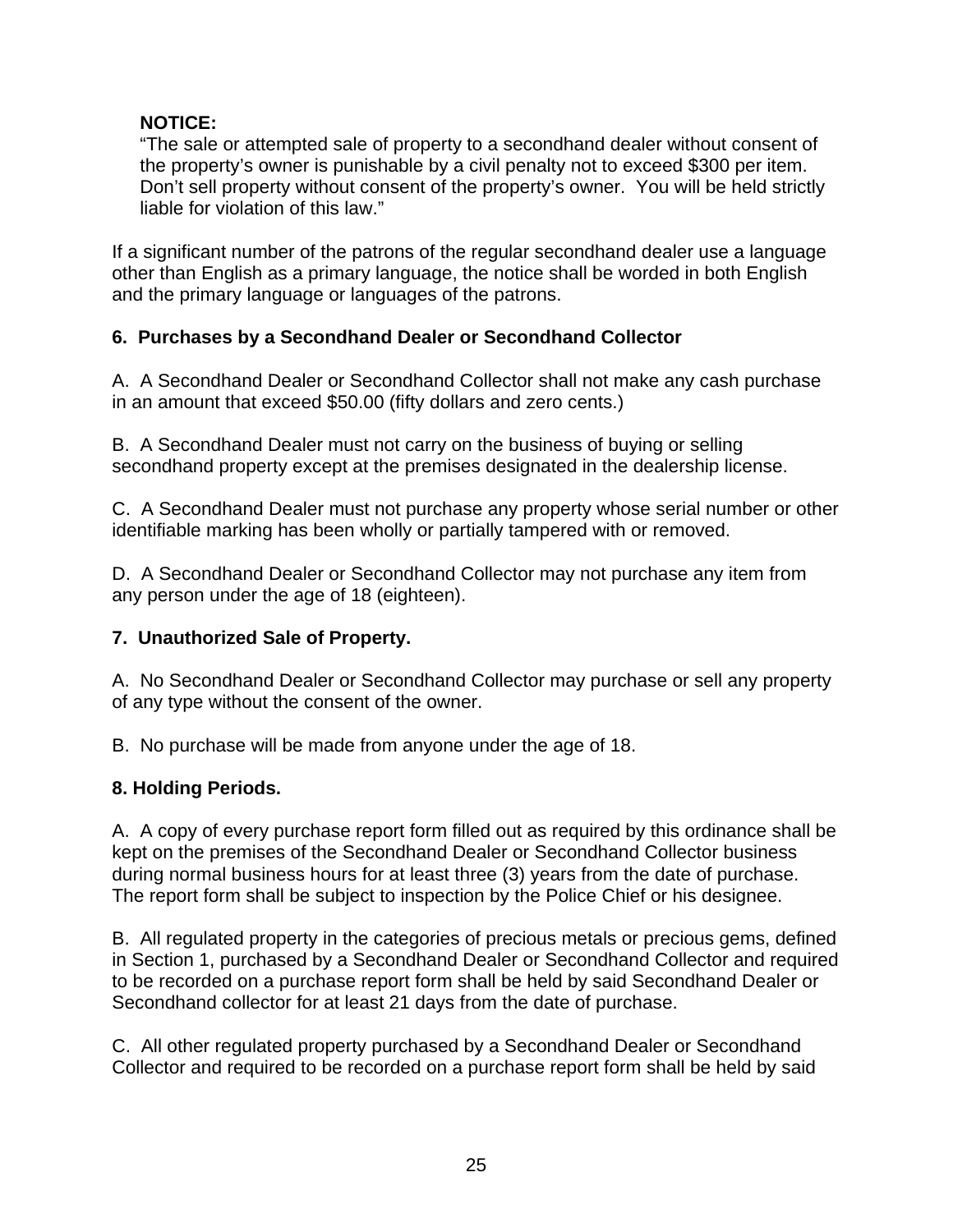Secondhand Dealer or Secondhand Collector for at least 15 days from the date of purchase.

D The Secondhand Dealer or Secondhand Collector shall maintain the property in substantially the same form as when purchased and shall not alter exchange or commingle the property. During the holding period the regulated property shall be kept on the business premises during normal business hours and shall be subject to inspection by the Police Chief, or his designee.

E The Police Chief or his designee may give written notice to a Secondhand Dealer or Secondhand Collector holding regulated property that the Police Chief or his designee has reasonable grounds to believe more likely than not a specific item of regulated property is associated with criminal conduct. The Secondhand Dealer or Secondhand Collector holding the regulated property shall then continue to hold the property specified in the notice in the same manner and space as required under subsection (B) of this section until released by the Police Chief.

F. The holding period for any item of regulated property shall not exceed 180 days from the date of purchase.

G. A Secondhand Dealer or Secondhand Collector may from time to time request in writing that the Police Chief shorten the length of the holding period. If the Police Chief or his designee determines relief from the holding period is appropriate due to unreasonable hardship, the Police Chief or his designee shall provide the Secondhand Dealer or Secondhand Collector who requested relief with written authorization to sell, transfer or otherwise dispose of the regulated property. The request shall identify the property and state the basis or bases of the unreasonable hardship or hardships. The authorization shall be effective only upon delivery of the written authorization to the Secondhand Dealer.

H. Secondhand Dealers, retailing or wholesaling used property limited to the following, are exempt from section B above:

(1) Used clothing, furniture, costume jewelry, knickknacks, footwear, and house ware items, such as dishes, pots, pans, cooking utensils, and cutlery; or

(2) Used clothing, furniture, costume jewelry, footwear and house ware items such as dishes, pots, pans, cooking utensils and cutlery, obtained only from or through a "registered charity" or by donations; or

(3) Used books, papers, or magazines.

# **9. Testing of weighing and measuring devices.**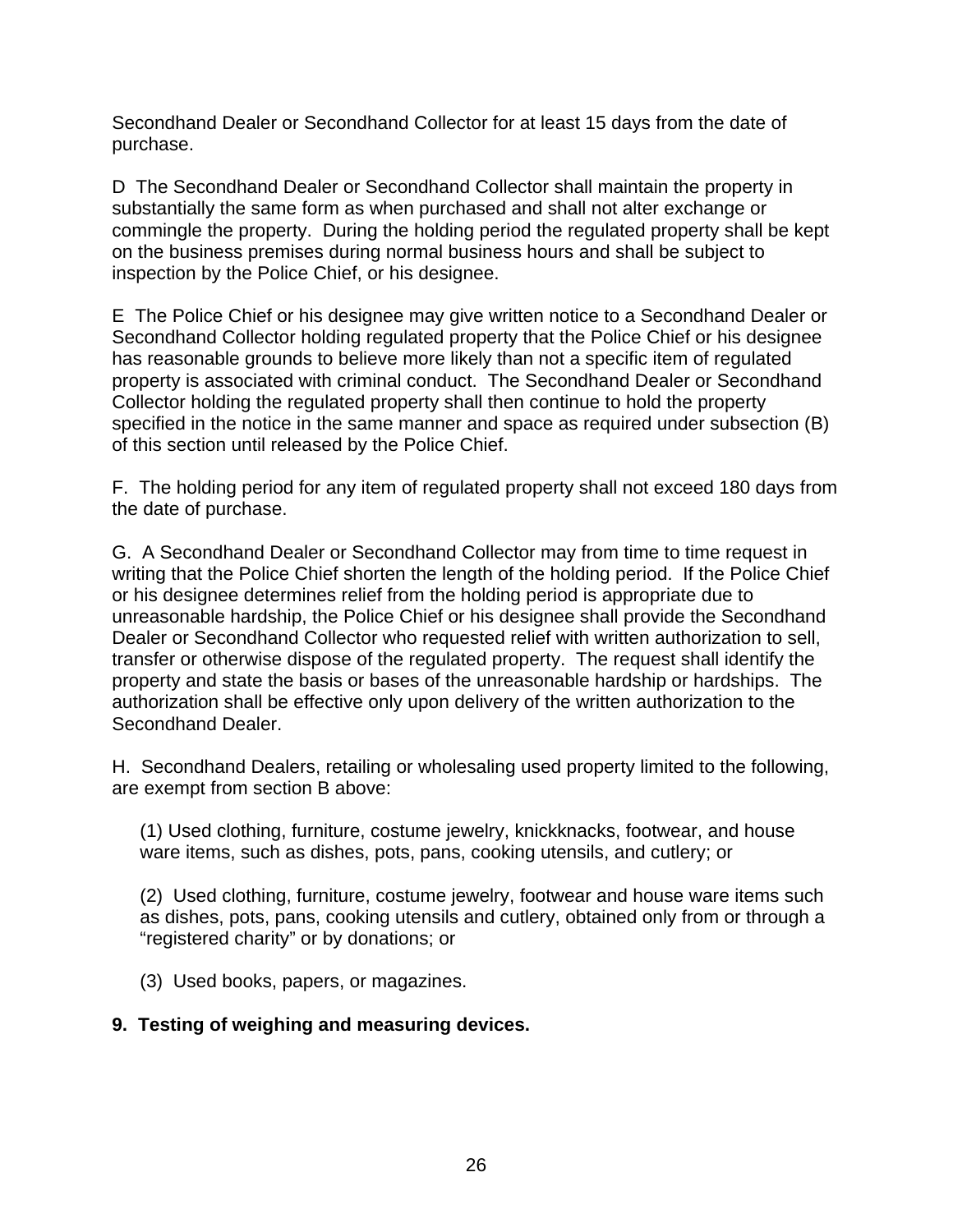MI weighing or measuring devices used by a licensee in the conduct of the licensed business shall be tested and sealed by the Town of Sandwich Sealer Weights and Measures Division, or its designee, prior to being placed in service.

# **10. Violations and Penalties.**

A. Violation of any provision of this bylaw may be prosecuted, as a criminal matter or as an administrative procedure or by the method provided in §21D of Chapter 40 of the General Laws. Each violation shall be considered separately.

B. Whoever violates the provisions of this bylaw shall be fined not more than \$300. The Licensing Authority may, after hearing, suspend, revoke or modify any license issued by them whenever they have reasonable cause to believe the licensee has violated the terms, conditions or regulations pertaining to such license. Any violation of this bylaw enforced by the methods provided in §21D of Chapter 40 of the General Laws shall be subject to a fine of \$250.

# **11. Severability.**

Each provision of this chapter shall be construed as separate. If any part of this chapter shall be held invalid for any reason, the remainder shall continue in full force and effect.

# **It was moved and seconded that the Town indefinitely postpone Article 29.**

### **VOTED: That the Town indefinitely postpone Article 29 as printed in the Warrant to a time uncertain. This was a voice vote on and declared carried by the Moderator.**

# **ARTICLE 30**

To see if the Town will vote to amend Section 3.75 of the Town Bylaws, Animal Control, by deleting the current text and inserting the following in its place, or take any action relative thereto.

# **Part 6 Restraint of Dogs**

It shall be unlawful for any owner or keeper (hereinafter, "owner") of a dog to allow such dog to be outside the property of the owner or keeper unless such dog is securely restrained with a collar and leash or such dog is under the immediate and effective voice control and under the direct control and supervision of the owner, except as set forth below. To be under effective voice control for purposes of this bylaw, the dog must be within the keeper's sight and the keeper must be carrying a leash.

An unleashed dog may be on the property of another person with the knowledge and permission of such person. The presence of an unleashed dog upon property other than that of its owner or keeper shall be prima facie evidence that the required permission was not obtained.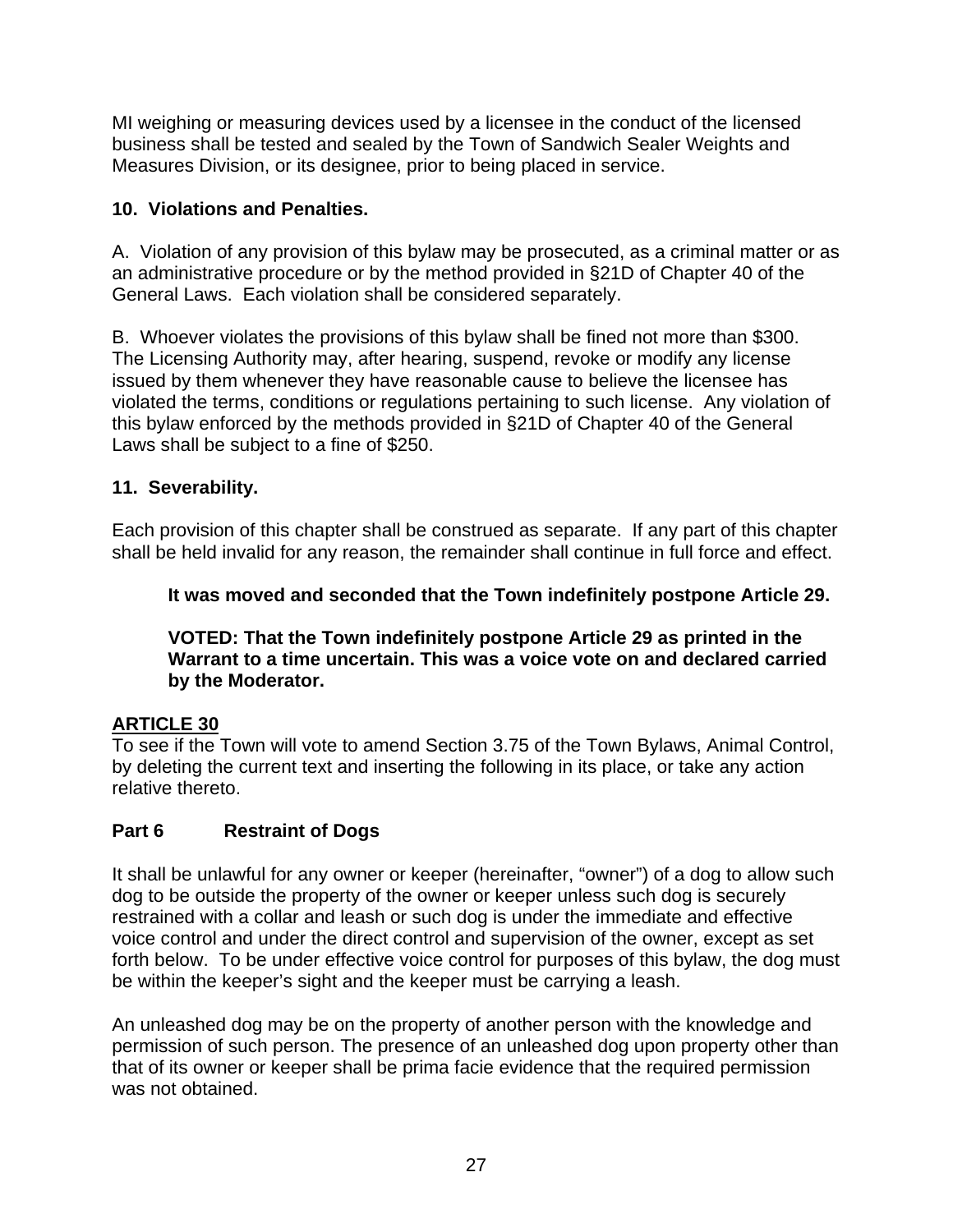This section of the Bylaws shall not apply to a service dog. For purposes of this bylaw, a service dog is a dog specially trained to perform tasks for the benefit of an individual with a disability, including but not limited to guiding individuals with impaired vision, alerting persons with impaired hearing, or providing other similar assistance to individuals. This section of the Bylaws shall not apply to a public safety dog in the performance of their official duties.

This section of the Bylaws shall not apply to a dog under the strict voice control and direct supervision of an owner while such dog is being used or trained for hunting.

**VOTED: That the Town amend the Town Bylaws by deleting the text of Section 3.75, Part 6, Animal Control, Restraint of Dogs, and inserting a new Part 6, as printed in the Warrant under Article 30.This was a voice vote and declared carried by the Moderator.** 

**Jane Logan made a motion for reconsideration on Article 30.** 

**VOTED: That the Article not be reconsidered. This was a voice vote and declared carried by the Moderator.** 

# **ARTICLE 31**

# **Proposed Change to the Sandwich Noise Bylaw Section 3.55**

It shall be unlawful for any person or persons present or having charge of any building, premises, motor vehicle, boat or conveyance or any part thereof in the Town of Sandwich, other than that section of any establishment licensed under Chapter 138 of the General Laws, to cause or suffer to allow any unnecessary, loud, excessive or unusual noises in the operation of any mechanical or electronic sound-making device or instrument, or reproducing device or instrument, or ornament, portable or affixed, regardless of it's nature, source or manner of production or propulsion, but not limited to electricity, wind, solar, water or manual power, or in the playing of any band, orchestra, musician or group of musicians, or in the use of any device to amplify the aforesaid, or the making of loud outcries, exclamations or other loud or boisterous noises or loud or boisterous singing by any person or group of persons or in the use of any device to amplify the aforesaid noise, where such noise is plainly audible at the abutting property line from the building, premises, motor vehicle, boat or conveyance in or from which it originates, and at any time or place so as to annoy or disturb the reasonable quiet, comfort or repose of persons in any dwelling, hotel, hospital, or other type of residence and shall constitute prima facie evidence of a violation of this Bylaw.

It shall be unlawful for any person or persons being in control of a motor vehicle to cause an unnecessary, loud, excessive, or unusual noise in the operation of such vehicle. It shall be unlawful for any person or persons present or having charge of any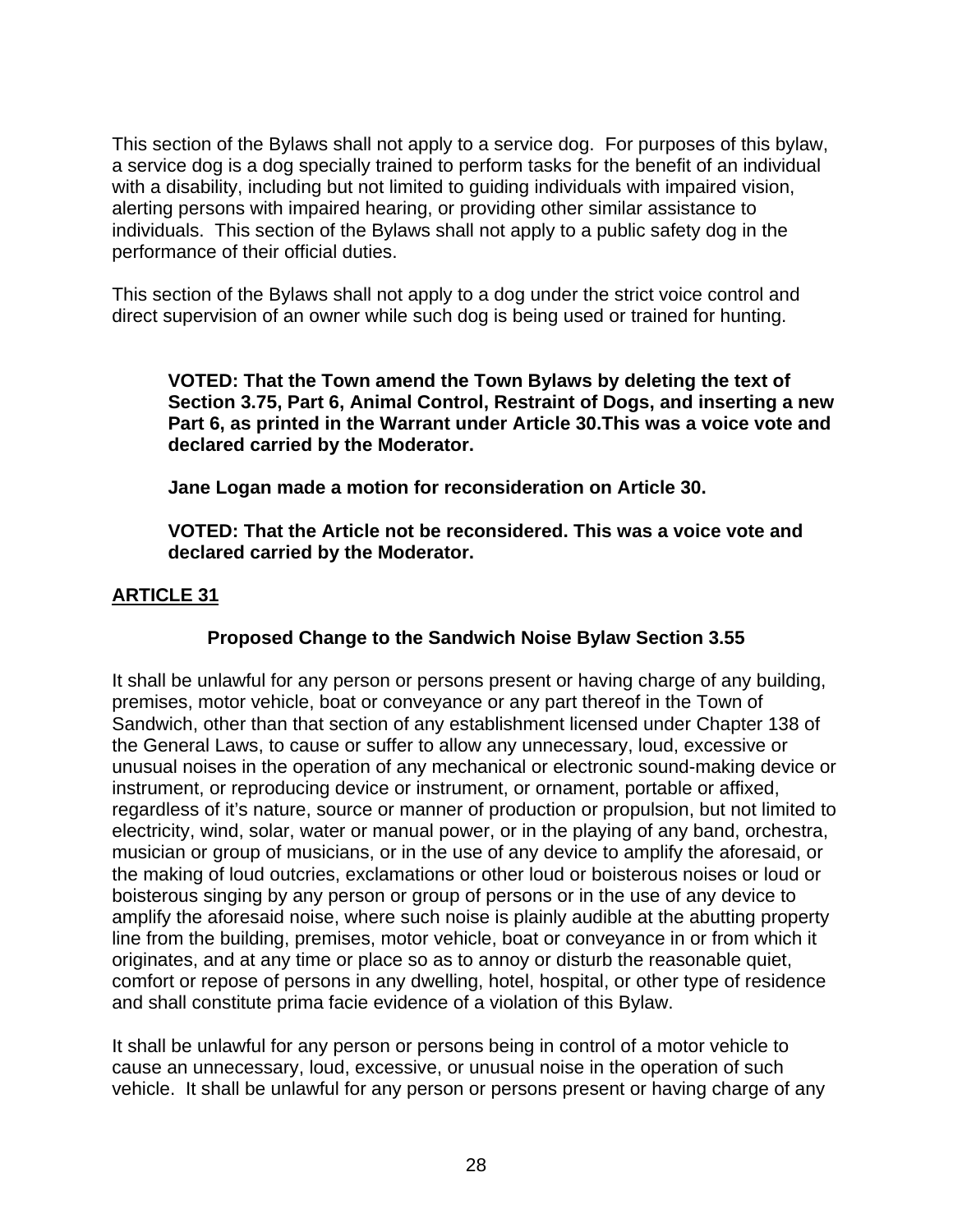building, premises, motor vehicle, boat or conveyance or any part thereof, to construct or reconstruct any building, premises, motor vehicle, boat or conveyance or any part thereof, and cause or emit any sound or noise evident to an abutting property between the hours of 8:00 P.M. and 7:00 A.M. Any person violating this bylaw shall be punished by a fine of not more than three hundred (\$300.00) dollars for each offense.

*(Submitted by Petition)* 

**Mr. George H. Zantuhos made a motion to see if the Town would amend the Town Bylaws by deleting the text of Section 3.55, Noise Bylaw, and inserting a new Section 3.55, as printed in the Warrant under Article 31.** 

**Mr. Ted Custodio, a non-voter, was granted the right to speak by Town Meeting.** 

**Motion made to move the question. This was a voice vote and declared carried by the required two-thirds majority by the Moderator.** 

**VOTED: That the Town adopt the proposed changes, submitted by petition, to the Town of Sandwich Noise Bylaw, Section 3.55 and which details are printed in the Warrant under Article 31. This was a voice vote and declared not carried by the Moderator.** 

**Before voting on Article 32, Moderator Teehan made several remarks and thanked outgoing Selectmen F. Randal Hunt for his many years of services and on behalf of Town Meeting wished him continued success in the future.** 

### **ARTICLE 32**

To Elect the following Officers:

One Assessor for a term of three years; One Assessor for an unexpired term of one year; One Board of Health member for a term of three years; Two Selectmen for a term of three years; One Constable for a term of three years; One Sandwich Housing Authority member for a term of five years; One Sandwich Housing Authority member for an unexpired term of three years; One Trustee of the Weston Memorial Fund for a term of three years; Two Planning Board members for a term of three years; Two Planning Board members for an unexpired term of two years; Two School Committee members for a term of three years; One Town Clerk for a term of three years; Three Trustees of the Sandwich Public Library for a term of three years; One Trustee of the Sandwich Public Library for an unexpired term of two years; and all other candidates that may appear on the official ballot,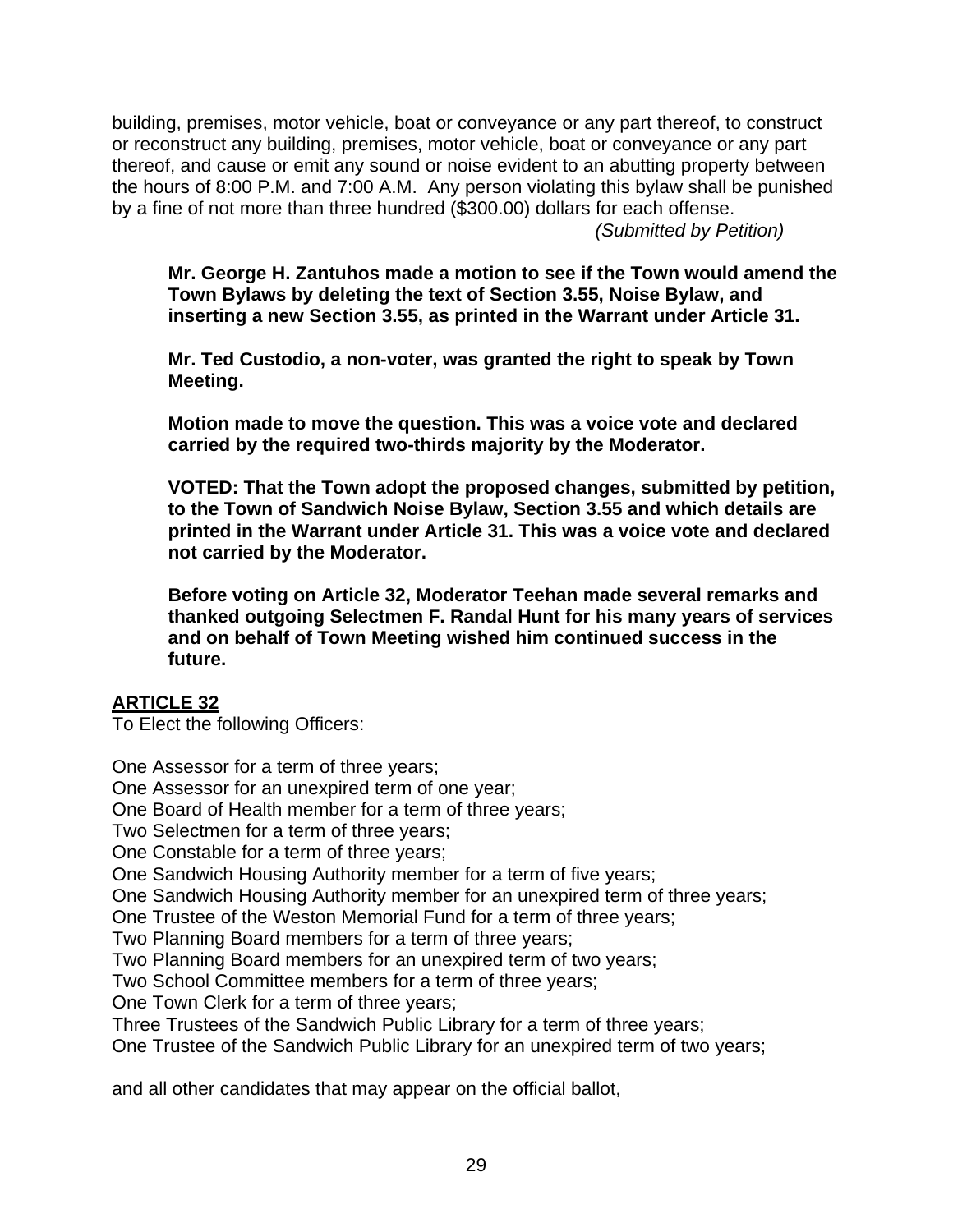The polls for the election will be open at 7:00 a.m. and close at 8:00 p.m. on said

THURSDAY, THE SIXTH DAY OF MAY, 2010.

### **Voted: To adjourn to the Town Elections on May 6, 2010. This was a voice vote and declared carried by the Moderator.**

The meeting was adjourned at 10:50 P.M.

I hereby certify that this is a true record of the Annual Town Meeting held on May 3, 2010.

Taylor D. White Town Clerk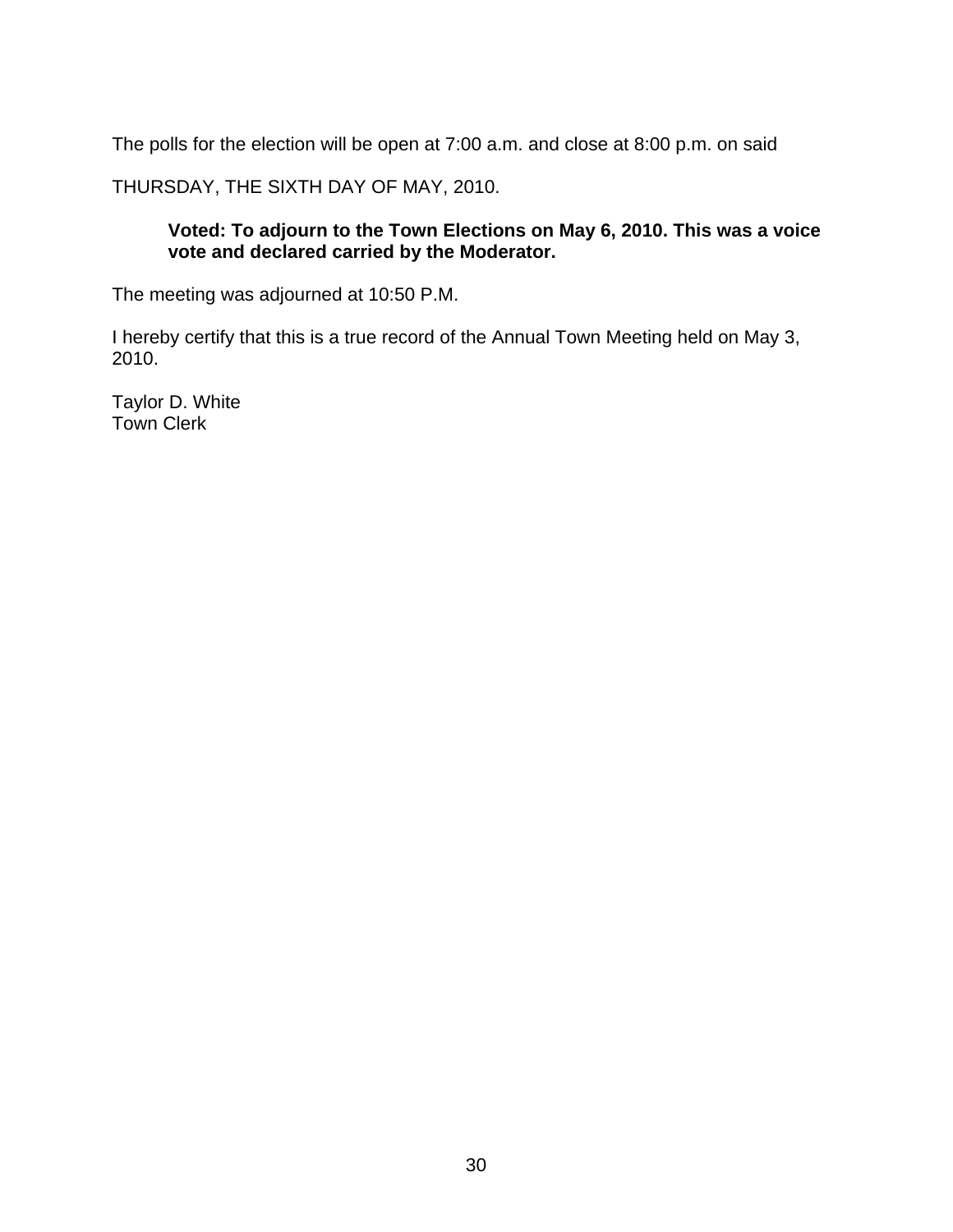#### **TOWN OF SANDWICH 2010 Special Town Meeting October 25, 2010**

The Special Town Meeting was called to order in the Sandwich High School auditorium by Moderator Jan Levin Teehan at 7:00 P.M. The clerks checked in a total of 295 voters. The total number of eligible voters was 15,342. The invocation was delivered by Dr. Jacqueline Field, Former Chairperson of the Barnstable County Human Rights Commission, and Dana Barrette, Chairman of the Board of Selectmen, led the Pledge of Allegiance. The Moderator swore in the following Sandwich residents as tellers: Elizabeth Losordo, Gilbert Martin, Regina Peters, Nancy Comer, Elaine Davis, Suzanne Miller, Priscilla Raftery, Gary Gronlund, Veronica Pierce, Nancy Siebert and Michael Teehan. Rene Douglas served as the timekeeper.

# **ARTICLE 1**

To see if the Town will vote to reduce the amount raised and appropriated under Article 2 of the May 3, 2010 Annual Town Meeting for the FY'11 School Department budget by the sum of \$393,508.00, or any other amount, or take any action relative thereto.

#### **UNANIMOUSLY VOTED: That the Town decrease the FY'11 School Department budget appropriation as voted at the May 3, 2010 Annual Town Meeting under Article 2 by \$393,508. This was a voice vote and declared carried unanimously by the Moderator.**

# **ARTICLE 2**

To see if the Town will vote to raise and appropriate, transfer from available funds or borrow a sum of money for the purpose of constructing improvements and remodeling, constructing, reconstructing and making extraordinary repairs to Town buildings, including design, site improvements, equipment, furnishings and costs incidental thereto, and to authorize the Treasurer, with the approval of the Board of Selectmen, to issue any bonds or notes that may be necessary for such purpose pursuant to M.G.L. c.44, §7(3A), or any other general or special law, and further to authorize the Board of Selectmen to enter into any and all contracts necessary to carry out such project; provided that said appropriation shall be contingent upon the passage of a so-called Proposition Two and One-half debt exclusion referendum in accordance with M.G.L. c.59, §21 C(k) on November 2, 2010, or take any action relative thereto.

**Cindy Russell made a motion to postpone Article 2 until the May 5, 2011 Annual Town Meeting. The motion was seconded.** 

**David Darling made a motion to table Ms. Russell's motion. The motion was seconded. It was a voice vote and declared not carried by the moderator.** 

**Bob King made a motion to move the question. It was seconded and declared passed by the required 2/3rd majority by the moderator.** 

**The motion to postpone Article 2 until the May 5, 2011 Annual Town Meeting was declared failed by the moderator on a voice vote.**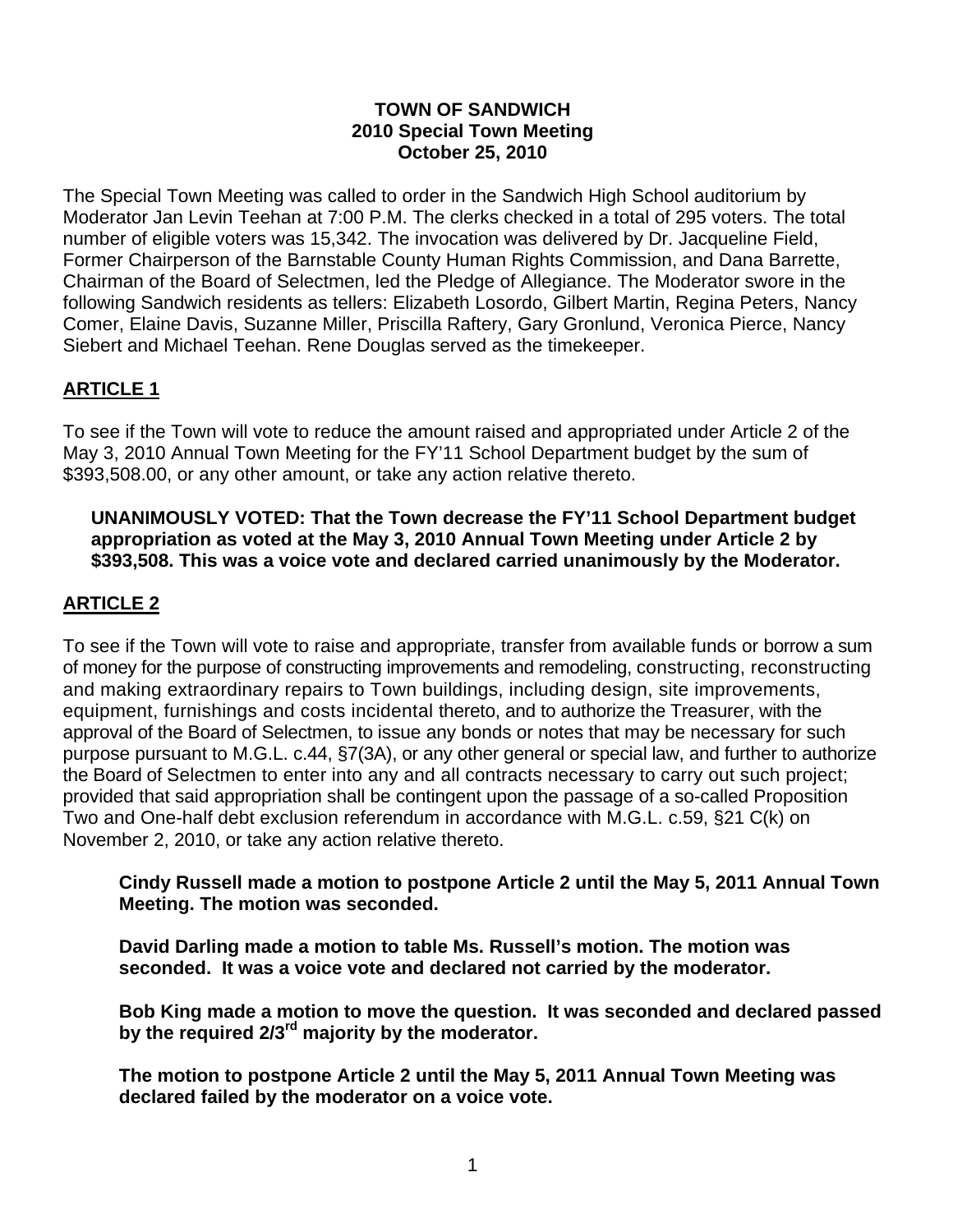**Martin Mantenfel made a motion to move Article 2. It was seconded and declared passed by the required 2/3rd majority by the moderator.** 

**VOTED: That that the sum of \$2,735,000.00 is hereby appropriated to pay costs of constructing improvements and remodeling, constructing, reconstructing and making extraordinary repairs to Town buildings, including design, site improvements, equipment, furnishings and costs incidental thereto, and to meet this appropriation, the Treasurer, with the approval of the Board of Selectmen, is authorized to borrow said amount under and pursuant to M.G.L. c.44, §7(3A) or pursuant to any other enabling authority and to issue bonds or notes of the Town therefor; and further, that the Board of Selectmen is authorized to enter into any and all contracts necessary to carry out such projects; provided, however, that no amounts shall be borrowed or expended hereunder unless and until the Town shall have approved a so-called Proposition Two and One-half debt exclusion referendum with respect to this borrowing in accordance with M.G.L. c.59, §21 C(k) on November 2, 2010, or take any action relative thereto;** 

#### **And further,**

 **That the Town appropriate the sum of \$1,315,000.00 to pay costs of constructing improvements and remodeling, reconstructing and making extraordinary repairs to the Oak Ridge School roofs and windows, 260 Quaker Meetinghouse Road, including design and costs incidental thereto, which proposed repair project would materially extend the useful life of the school and preserve an asset that otherwise is capable of supporting the required educational program; said sum to be expended under the direction of the School Building Committee, and to meet said appropriation the Treasurer, is authorized to borrow said sum under M.G.L. Chapter 44, or any other enabling authority; that the Town acknowledges that the Massachusetts School Building Authority's ("MSBA") grant program is a nonentitlement, discretionary program based on need, as determined by the MSBA, and any project costs the School Building Committee incurs in excess of any grant approved by and received from the MSBA shall be the sole responsibility of the Town; provided further that any grant that the Town may receive from the MSBA for the Project shall not exceed the lesser of (1) Forty-Four and Sixty-Nine Hundredths percent (44.69%) of eligible, approved project costs, as determined by the MSBA, or (2) the total maximum grant amount determined by the MSBA; provided that any appropriation hereunder shall be subject to and contingent upon an affirmative vote of the Town to exempt the amounts required for the payment of interest and principal on said borrowing from the limitations on taxes imposed by M.G.L. 59, Section 21C (Proposition 2½); and that the amount of borrowing authorized pursuant to this vote shall be reduced by any grant amount set forth in the Project Funding Agreement that may be executed between the Town and the MSBA, or take any action relative thereto;** 

# **And further,**

**That the Town appropriate the sum of \$1,315,000.00 to pay costs of constructing improvements and remodeling, reconstructing and making extraordinary repairs to**